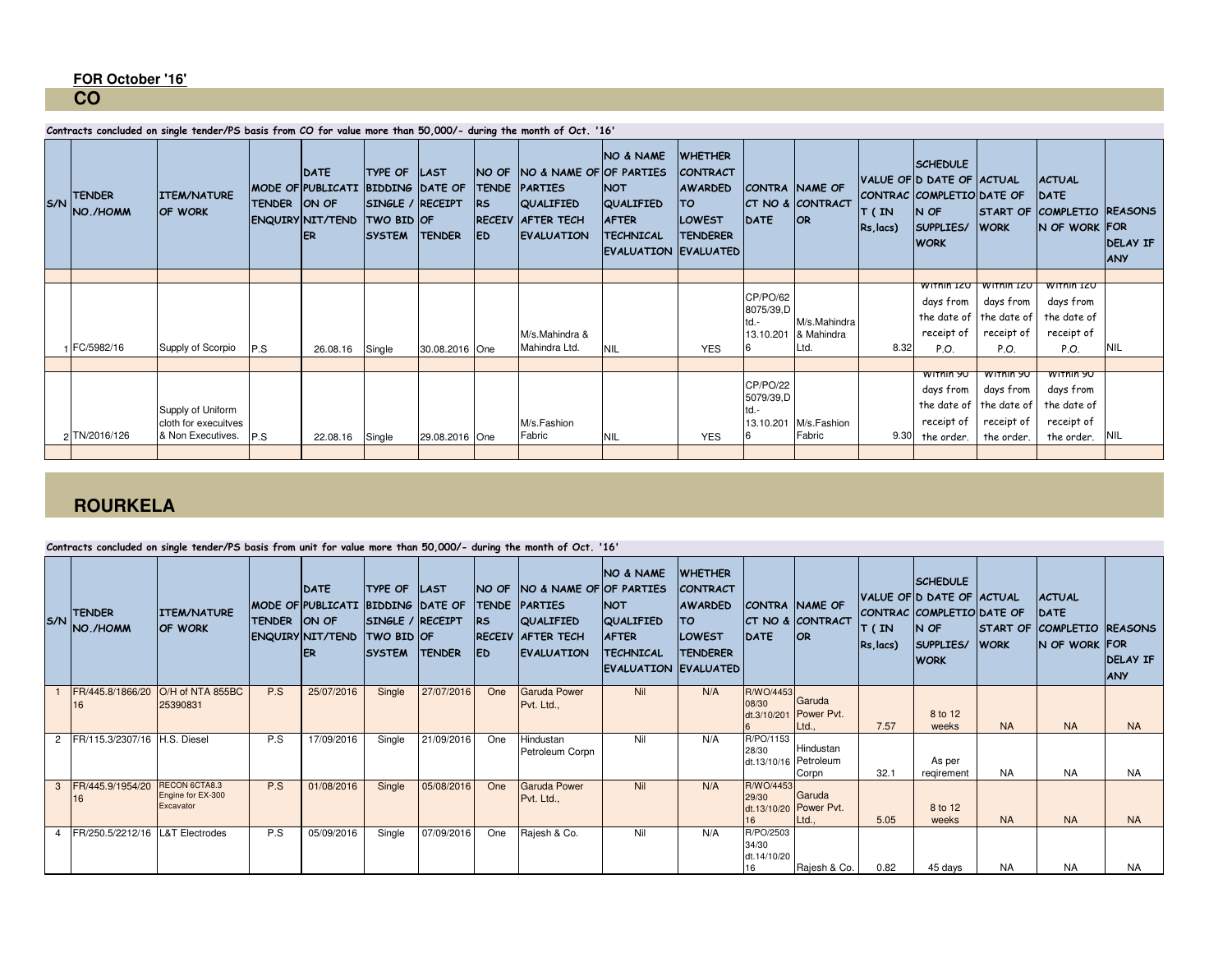| $\overline{a}$     | 5 FR/430.42/2451/1 Spares for CLT-754<br>Transmission  | P.S | 03/10/2016 | Single | 12/10/2016 | One | <b>Premnath Diesels</b><br>$(P)$ Ltd., | Nil | N/A | R/PO/4563<br>46/30                         | Premnath                                  |      |              |           |           |           |
|--------------------|--------------------------------------------------------|-----|------------|--------|------------|-----|----------------------------------------|-----|-----|--------------------------------------------|-------------------------------------------|------|--------------|-----------|-----------|-----------|
|                    | spares                                                 |     |            |        |            |     |                                        |     |     |                                            | $dt.19/10/16$ Diesels $(P)$<br>Lta.       | 1.79 | 30 days      | <b>NA</b> | <b>NA</b> | <b>NA</b> |
|                    | 6 FR/456.1/2497/16 Champion Asbestos<br>jointing Sheet | P.S | 07/10/2016 | Single | 14/10/2016 | One | Champion<br>Jointings (P) Ltd.,        | Nil | N/A | R/PO/4303<br>31/30                         | Champion<br>$dt.18/10/17$ Jointings $(P)$ |      |              |           |           |           |
|                    |                                                        |     |            |        |            |     |                                        |     |     |                                            |                                           | 0.59 | 4 to 6 weeks | <b>NA</b> | <b>NA</b> | <b>NA</b> |
| FR/203.17/2457/1   | Filters for PC-450<br>Excavator                        | P.S | 04/10/2016 | Single | 12/10/2016 |     | Larsen & Toubro<br>Ltd.,               | Nil | N/A | R/PO/2033<br>47/30<br>dt.19/10/20 Larsen & |                                           |      |              |           |           |           |
|                    |                                                        |     |            |        |            |     |                                        |     |     |                                            | Toubro Ltd.,                              | 0.86 | 30 days      | <b>NA</b> | <b>NA</b> | <b>NA</b> |
| 8 FR/430.38/2316/1 | Recon/refurbished<br><b>CLT-754</b><br>Transmission    | P.S | 19/09/2016 | Single | 23/09/2016 | One | <b>Premnath Diesels</b><br>(P) Ltd.,   | Nil | N/A | R/PO/4303<br>48/30                         | Premnath<br>dt.26/10/16 Diesels (P)       |      |              |           |           |           |
|                    |                                                        |     |            |        |            |     |                                        |     |     |                                            |                                           | 6.0  | 60 days      | <b>NA</b> | <b>NA</b> | <b>NA</b> |

# **BURNPU**

**R**

**Contracts concluded on single tender/PS basis from unit for value more than 50,000/- during the month of Oct. '16'**

| S/N          | <b>TENDER</b><br><b>NO./HOMM</b>       | <b>ITEM/NATURE</b><br><b>OF WORK</b> | <b>TENDER ON OF</b> | <b>DATE</b><br>MODE OF PUBLICATI BIDDING DATE OF<br><b>ENQUIRY NIT/TEND</b><br><b>ER</b> | <b>TYPE OF</b><br><b>SINGLE / RECEIPT</b><br><b>TWO BID OF</b><br><b>SYSTEM</b> | <b>LAST</b><br><b>TENDER</b> | <b>TENDE</b><br><b>RS</b><br><b>IED</b> | NO OF NO & NAME OF OF PARTIES<br><b>PARTIES</b><br><b>QUALIFIED</b><br><b>RECEIV AFTER TECH</b><br><b>EVALUATION</b> | <b>NO &amp; NAME</b><br><b>NOT</b><br><b>QUALIFIED</b><br><b>AFTER</b><br><b>TECHNICAL</b><br><b>EVALUATION EVALUATED</b> | <b>WHETHER</b><br><b>CONTRACT</b><br><b>AWARDED</b><br><b>TO</b><br><b>LOWEST</b><br><b>TENDERER</b> | <b>DATE</b>                                               | CONTRA NAME OF<br>CT NO & CONTRACT<br><b>OR</b> | T(N)<br>Rs, lacs) | <b>SCHEDULE</b><br>VALUE OF D DATE OF ACTUAL<br>CONTRAC COMPLETIO DATE OF<br>IN OF<br>SUPPLIES/<br><b>WORK</b> | <b>WORK</b>                             | <b>ACTUAL</b><br><b>DATE</b><br><b>START OF COMPLETIO REASONS</b><br>IN OF WORK FOR | <b>DELAY IF</b><br><b>ANY</b> |
|--------------|----------------------------------------|--------------------------------------|---------------------|------------------------------------------------------------------------------------------|---------------------------------------------------------------------------------|------------------------------|-----------------------------------------|----------------------------------------------------------------------------------------------------------------------|---------------------------------------------------------------------------------------------------------------------------|------------------------------------------------------------------------------------------------------|-----------------------------------------------------------|-------------------------------------------------|-------------------|----------------------------------------------------------------------------------------------------------------|-----------------------------------------|-------------------------------------------------------------------------------------|-------------------------------|
|              | FB/Q/105/120/202 King Post Bush        |                                      |                     |                                                                                          |                                                                                 |                              |                                         |                                                                                                                      | <b>NA</b>                                                                                                                 | <b>PS</b>                                                                                            | <b>B/PO/417</b>                                           |                                                 |                   | 3.55 Within 6                                                                                                  | After receipt Within 6                  |                                                                                     | <b>NA</b>                     |
|              |                                        |                                      |                     |                                                                                          |                                                                                 |                              |                                         |                                                                                                                      |                                                                                                                           |                                                                                                      | 114/33, Dt                                                |                                                 |                   |                                                                                                                |                                         |                                                                                     |                               |
|              |                                        |                                      |                     |                                                                                          |                                                                                 |                              |                                         | M/s. Titagarh                                                                                                        |                                                                                                                           |                                                                                                      | $d -$<br>06.10.201                                        | M/s. Titagarh<br>Wagon                          |                   |                                                                                                                |                                         |                                                                                     |                               |
| $\mathbf{1}$ | 8/16                                   |                                      | <b>PS</b>           | 28.09.2016                                                                               | Single                                                                          | 30.09.216                    | <b>One</b>                              | <b>Wagon Limited.</b>                                                                                                |                                                                                                                           |                                                                                                      |                                                           | Limited.                                        |                   | weeks                                                                                                          | of Order.                               | weeks                                                                               |                               |
|              | FB/Q/020/019/637/ Tube, Tube           |                                      |                     |                                                                                          |                                                                                 |                              |                                         | M/s Bharat<br>Farth Movers<br>Limited                                                                                | <b>NA</b>                                                                                                                 | <b>PS</b>                                                                                            | B/PO/489<br>116/33.Dt<br>d.-<br>13.10.201                 | M/s.Bharat<br>Earth<br>Movers                   |                   | 0.53 Ex.Depot.                                                                                                 | After receipt                           | Ex.Depot.                                                                           | <b>NA</b>                     |
|              | 2 16                                   | assembly & hose.                     | PS                  | 04.05.2016                                                                               | Single                                                                          | 09.05.2016 One               |                                         |                                                                                                                      |                                                                                                                           |                                                                                                      |                                                           | Limited                                         |                   |                                                                                                                | of Order.                               |                                                                                     |                               |
|              | FB/Q/107/113/204<br>3 7/16             | Engine oil filter                    | <b>PS</b>           | 03.03.2016 Single                                                                        |                                                                                 | 07.03.2016 One               |                                         | M/s.P.S.Earthmov<br>ers Pvt.Ltd                                                                                      | <b>NA</b>                                                                                                                 | <b>PS</b>                                                                                            | <b>B/PO/207</b><br>121/33, Dt<br>$d -$<br>21.10.201       | M/s.P.S.Eart<br>hmovers<br>Pvt.Ltd              |                   | Within 30 to<br>0.98 45 days                                                                                   | After receipt Within 30 to<br>of Order. | 45 days                                                                             | <b>NA</b>                     |
|              | FB/Q/098/105/197 Self Starter<br>48/16 | Assy.Alternator                      | PS                  | 19.09.2016 Single                                                                        |                                                                                 | 23.09.2016 One               |                                         | M/s.P.S.Earthmov<br>ers Pvt.Ltd                                                                                      | <b>NA</b>                                                                                                                 | <b>PS</b>                                                                                            | <b>B/PO/427</b><br>122/33, Dt<br>d.-<br>26.10.201 hmovers | M/s.P.S.Eart<br>Pvt.Ltd                         |                   | Within 6<br>3.33 months                                                                                        | After receipt Within 6<br>of Order.     | months                                                                              | <b>NA</b>                     |
|              | FB/Q/011/294/548/<br>516               | <b>Carbon brush</b>                  | <b>PS</b>           | 23.04.2016 Single                                                                        |                                                                                 |                              | One                                     | M/s.Assam<br>Carbon                                                                                                  | <b>NA</b>                                                                                                                 | <b>PS</b>                                                                                            | <b>B/PO/410</b><br>124/33, Dt<br>$d -$                    | 29.10.201 M/s.Assam<br>Carbon                   |                   | Within 4-6<br>0.77 weeks                                                                                       | After receipt Within 4-6<br>of Order.   | weeks                                                                               | <b>NA</b>                     |

#### **VIZAG**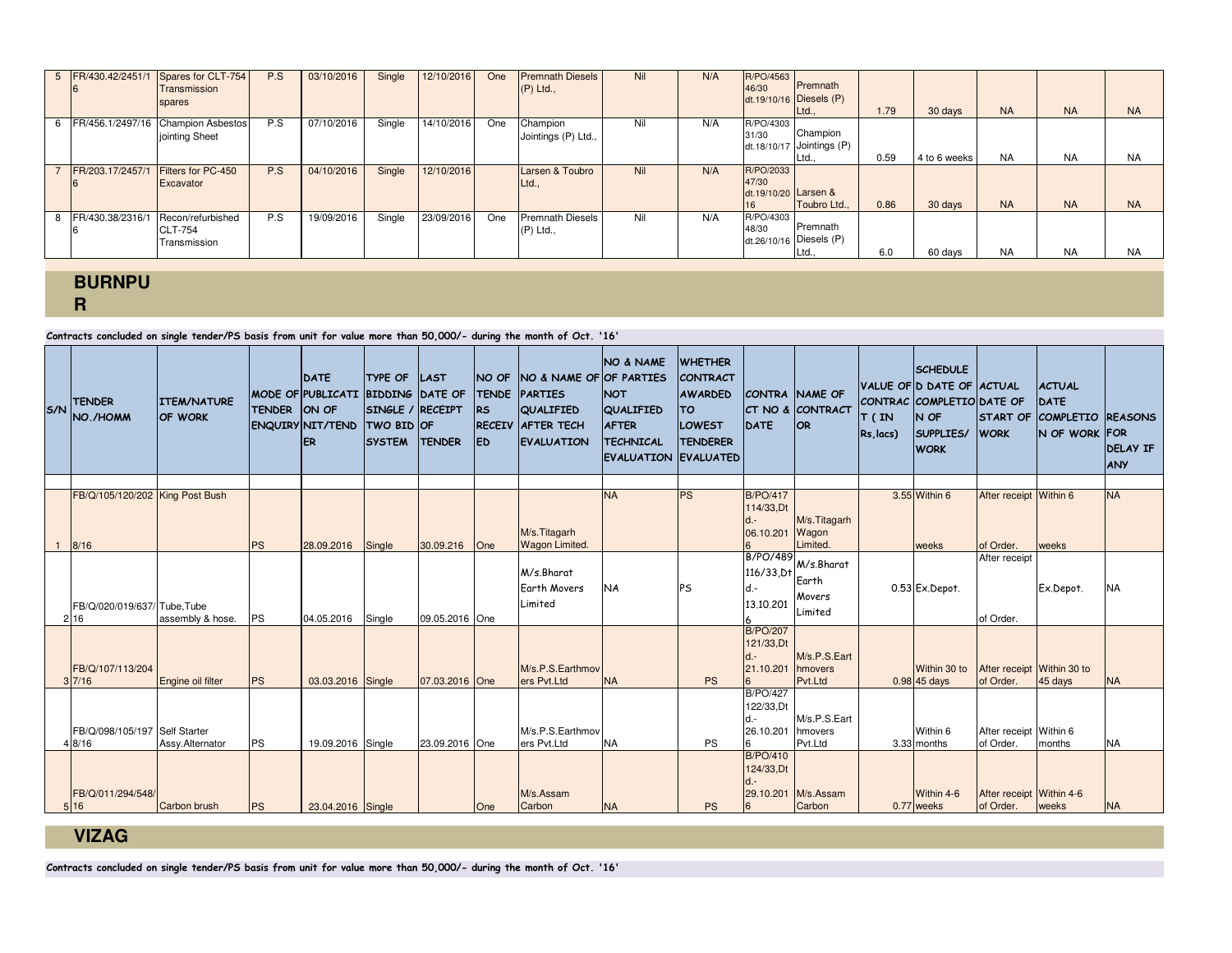| S/N | <b>TENDER</b><br>INO./HOMM | <b>ITEM/NATURE</b><br><b>OF WORK</b> | TENDER ON OF | <b>IDATE</b><br>MODE OF PUBLICATI BIDDING DATE OF<br><b>ENQUIRY NIT/TEND TWO BID OF</b><br><b>ER</b> | <b>TYPE OF</b><br><b>SINGLE / RECEIPT</b><br><b>SYSTEM TENDER</b> | <b>ILAST</b>   | <b>IRS</b><br><b>IED</b> | NO OF INO & NAME OF OF PARTIES<br><b>TENDE PARTIES</b><br><b>QUALIFIED</b><br><b>RECEIV AFTER TECH</b><br><b>IEVALUATION</b> | <b>NO &amp; NAME</b><br><b>NOT</b><br><b>QUALIFIED</b><br><b>AFTER</b><br><b>TECHNICAL</b><br><b>IEVALUATION IEVALUATED</b> | <b>WHETHER</b><br><b>CONTRACT</b><br><b>AWARDED</b><br>ITO.<br><b>LOWEST</b><br><b>TENDERER</b> | <b>DATE</b>                                   | CONTRA NAME OF<br><b>CT NO &amp; CONTRACT</b><br> OR                         | T(N)<br>Rs, lacs) | <b>SCHEDULE</b><br>VALUE OF D DATE OF ACTUAL<br>CONTRAC COMPLETIO DATE OF<br>N OF<br>SUPPLIES/<br><b>WORK</b> | <b>WORK</b> | <b>ACTUAL</b><br><b>IDATE</b><br><b>START OF COMPLETIO REASONS</b><br>IN OF WORK FOR | <b>DELAY IF</b><br><b>ANY</b> |
|-----|----------------------------|--------------------------------------|--------------|------------------------------------------------------------------------------------------------------|-------------------------------------------------------------------|----------------|--------------------------|------------------------------------------------------------------------------------------------------------------------------|-----------------------------------------------------------------------------------------------------------------------------|-------------------------------------------------------------------------------------------------|-----------------------------------------------|------------------------------------------------------------------------------|-------------------|---------------------------------------------------------------------------------------------------------------|-------------|--------------------------------------------------------------------------------------|-------------------------------|
|     | FV/198/155/3887/<br>2016   | <b>HM SPARES</b>                     | <b>PS</b>    | 04.10.2016 PS                                                                                        |                                                                   | 07.10.2016 One |                          | M/s. Titagarh<br><b>Wagons Limited.</b>                                                                                      | <b>NA</b>                                                                                                                   | <b>PS</b>                                                                                       | <b>FV/PO/41</b><br>7218/42<br>DT.20/10/<br>16 | M/s. Titagarh<br>Wagons<br>Limited.                                          |                   | $0.786$ Weeks                                                                                                 |             | <b>NA</b>                                                                            | <b>INA</b>                    |
|     | FV/197/153/3829/<br>2 2016 | Cummins Spares.                      | PS           | 28.09.2016 PS                                                                                        |                                                                   | 29.09.2016 One |                          | M/s.SRINIVASA<br>SALES &<br><b>SERVICE</b><br><b>PRIVATE</b><br>LIMITED                                                      | <b>NA</b>                                                                                                                   | PS                                                                                              | <b>FV/PO/44</b><br>5 209/42<br>DT.07/10/      | M/s.SRINIVA<br><b>SA SALES &amp;</b><br><b>SERVICE</b><br>PRIVATE<br>LIMITED |                   | 0.59 8 Weeks.                                                                                                 |             | <b>NA</b>                                                                            | <b>NA</b>                     |

#### **BHILAI**

**Contracts concluded on single tender/PS basis from unit for value more than 50,000/- during the month of Oct. '16'**

|                | S/N | <b>TENDER</b><br>NO./HOMM | <b>ITEM/NATURE</b><br><b>OF WORK</b>       | TENDER ON OF | DATE<br><b>MODE OF PUBLICATI</b><br><b>ENQUIRY NIT/TEND</b><br><b>ER</b> | <b>TYPE OF</b><br><b>BIDDING DATE OF</b><br><b>SINGLE / RECEIPT</b><br><b>TWO BID OF</b><br><b>SYSTEM</b> | <b>LAST</b><br><b>TENDER</b> | <b>TENDE</b><br><b>RS</b><br><b>RECEIV</b><br><b>IED</b> | NO OF NO & NAME OF OF PARTIES<br><b>PARTIES</b><br><b>QUALIFIED</b><br><b>AFTER TECH</b><br><b>EVALUATION</b> | <b>NO &amp; NAME</b><br><b>NOT</b><br><b>QUALIFIED</b><br><b>AFTER</b><br><b>TECHNICAL</b><br><b>EVALUATION EVALUATED</b> | <b>WHETHER</b><br>CONTRACT<br><b>AWARDED</b><br><b>TO</b><br><b>LOWEST</b><br><b>TENDERER</b> | DATE                                                          | CONTRA NAME OF<br>CT NO & CONTRACT<br> OR | T(N)<br>Rs, lacs) | <b>SCHEDULE</b><br>VALUE OF D DATE OF ACTUAL<br>CONTRAC COMPLETIO DATE OF<br>IN OF<br>SUPPLIES/<br><b>WORK</b> | <b>WORK</b>           | <b>ACTUAL</b><br>DATE<br>START OF COMPLETIO REASONS<br>N OF WORK FOR | <b>DELAY IF</b><br><b>ANY</b> |
|----------------|-----|---------------------------|--------------------------------------------|--------------|--------------------------------------------------------------------------|-----------------------------------------------------------------------------------------------------------|------------------------------|----------------------------------------------------------|---------------------------------------------------------------------------------------------------------------|---------------------------------------------------------------------------------------------------------------------------|-----------------------------------------------------------------------------------------------|---------------------------------------------------------------|-------------------------------------------|-------------------|----------------------------------------------------------------------------------------------------------------|-----------------------|----------------------------------------------------------------------|-------------------------------|
|                |     |                           |                                            |              |                                                                          |                                                                                                           |                              |                                                          |                                                                                                               |                                                                                                                           |                                                                                               |                                                               |                                           |                   |                                                                                                                |                       |                                                                      |                               |
|                |     | BH/360/2016               | Silent chain Assy. P.S.                    |              | 01.03.2016                                                               | Single                                                                                                    | 11.03.2016 Single            |                                                          | <b>NA</b>                                                                                                     | <b>NA</b>                                                                                                                 | <b>NA</b>                                                                                     | BH/41725<br>5/35, Dtd.-<br>06.10.201 M/s.Soni                 | <b>Brothers</b>                           | 0.99              | 4 Weeks                                                                                                        | 11.10.2016 11.11.2016 |                                                                      | Received                      |
|                |     |                           |                                            |              |                                                                          |                                                                                                           |                              |                                                          |                                                                                                               |                                                                                                                           |                                                                                               |                                                               |                                           |                   |                                                                                                                |                       |                                                                      |                               |
| $\overline{2}$ |     | BH/1431/16                | <b>Motor Cooler for</b><br>Excavator.      | P.S          | 22.09.2016                                                               | Single                                                                                                    | 30.09.2016 Single NA         |                                                          |                                                                                                               | <b>NA</b>                                                                                                                 | <b>NA</b>                                                                                     | BH/41925<br>06.10.201 Eqpt.&                                  | 8/35, Dtd.- M/s. Unitrade<br>Service.     | 0.75              | 30 Days                                                                                                        | 11.10.2016 11.11.2016 |                                                                      | <b>Not</b><br>Received        |
|                |     |                           |                                            |              |                                                                          |                                                                                                           |                              |                                                          |                                                                                                               |                                                                                                                           |                                                                                               |                                                               |                                           |                   |                                                                                                                |                       |                                                                      |                               |
| 3              |     | BH/1328/16                | Spares for O/H of<br>NT-743 of Dumper. P.S |              | 26.08.2016                                                               | Single                                                                                                    | 09.09.2016 Single            |                                                          | <b>INA</b>                                                                                                    | <b>NA</b>                                                                                                                 | <b>NA</b>                                                                                     | <b>BH/44526</b><br>7/35, Dtd.- M/s. Karm<br>15.10.201 Sales & | Service.                                  | 3.33              | 30 Days.                                                                                                       | 20.10.2016 20.11.2016 |                                                                      | <b>Not</b><br>Received.       |
|                |     | <b>Bhadravati</b>         |                                            |              |                                                                          |                                                                                                           |                              |                                                          |                                                                                                               |                                                                                                                           |                                                                                               |                                                               |                                           |                   |                                                                                                                |                       |                                                                      |                               |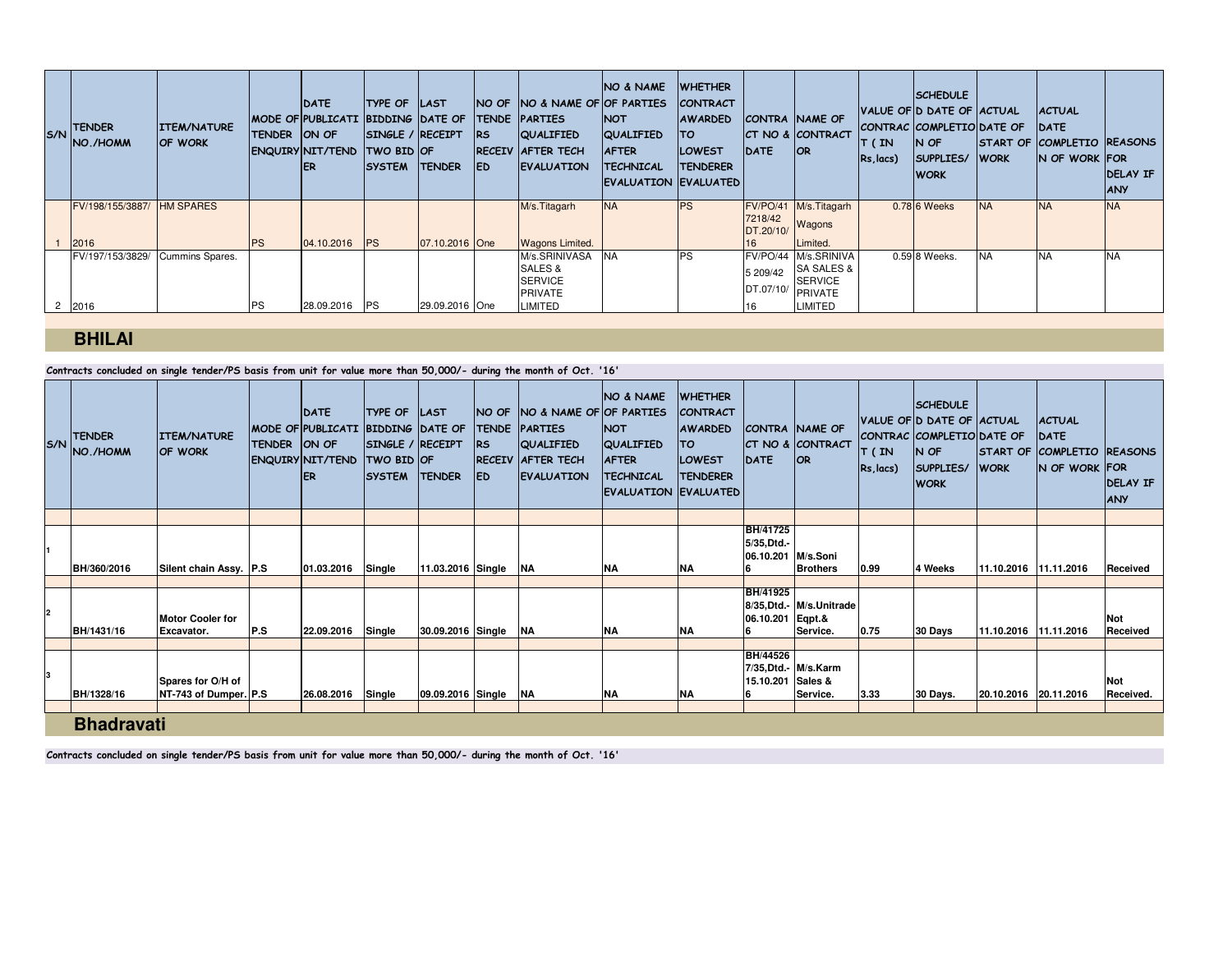| S/N | <b>TENDER</b><br>INO./HOMM | <b>ITEM/NATURE</b><br><b>OF WORK</b> | <b>TENDER ON OF</b> | <b>IDATE</b><br>MODE OF PUBLICATI BIDDING DATE OF<br><b>ENQUIRY NIT/TEND TWO BID OF</b><br>IER | <b>ITYPE OF LAST</b><br><b>SINGLE / RECEIPT</b><br><b>ISYSTEM</b> | <b>TENDER</b> | <b>IRS</b><br><b>IED</b> | NO OF INO & NAME OF OF PARTIES<br><b>TENDE PARTIES</b><br><b>QUALIFIED</b><br><b>RECEIV AFTER TECH</b><br><b>IEVALUATION</b> | <b>NO &amp; NAME</b><br><b>NOT</b><br><b>QUALIFIED</b><br><b>AFTER</b><br><b>TECHNICAL</b><br><b>EVALUATION EVALUATED</b> | <b>WHETHER</b><br><b>CONTRACT</b><br><b>AWARDED</b><br><b>ITO</b><br><b>LOWEST</b><br><b>TENDERER</b> | <b>DATE</b> | <b>CONTRA INAME OF</b><br>ICT NO & CONTRACT<br> OR | T ( IN<br>Rs, lacs) | <b>SCHEDULE</b><br>VALUE OF D DATE OF ACTUAL<br>CONTRAC COMPLETIO DATE OF<br>N OF<br><b>SUPPLIES/</b><br><b>WORK</b> | <b>WORK</b> | <b>ACTUAL</b><br><b>IDATE</b><br>START OF COMPLETIO REASONS<br>IN OF WORK FOR | <b>DELAY IF</b><br><b>ANY</b> |
|-----|----------------------------|--------------------------------------|---------------------|------------------------------------------------------------------------------------------------|-------------------------------------------------------------------|---------------|--------------------------|------------------------------------------------------------------------------------------------------------------------------|---------------------------------------------------------------------------------------------------------------------------|-------------------------------------------------------------------------------------------------------|-------------|----------------------------------------------------|---------------------|----------------------------------------------------------------------------------------------------------------------|-------------|-------------------------------------------------------------------------------|-------------------------------|
|     | INIL.                      | <b>NIL</b>                           | NIL.                | NIL.                                                                                           | INIL.                                                             | NIL.          | <b>NIL</b>               | <b>NIL</b>                                                                                                                   | NIL.                                                                                                                      | NIL.                                                                                                  | NIL.        | NIL.                                               | NIL.                | NIL.                                                                                                                 | INIL.       | NIL.                                                                          |                               |

## **BOKARO**

**Contracts concluded on single tender/PS basis from unit for value more than 50,000/- during the month of Oct. '16'**

| S/N            | <b>TENDER</b><br>INO./HOMM | <b>ITEM/NATURE</b><br><b>OF WORK</b> | TENDER ON OF | DATE<br>MODE OF PUBLICATI<br><b>ENQUIRY NIT/TEND</b><br><b>ER</b> | <b>TYPE OF LAST</b><br><b>BIDDING DATE OF</b><br><b>SINGLE / RECEIPT</b><br><b>TWO BID OF</b><br><b>SYSTEM TENDER</b> |                   | <b>RS</b><br><b>ED</b> | NO OF NO & NAME OF OF PARTIES<br><b>TENDE PARTIES</b><br><b>QUALIFIED</b><br><b>RECEIV AFTER TECH</b><br><b>EVALUATION</b> | <b>NO &amp; NAME</b><br><b>NOT</b><br><b>QUALIFIED</b><br><b>AFTER</b><br><b>TECHNICAL</b><br><b>EVALUATION EVALUATED</b> | <b>WHETHER</b><br><b>CONTRACT</b><br><b>AWARDED</b><br>ITO.<br><b>LOWEST</b><br><b>TENDERER</b> | <b>DATE</b>                                      | CONTRA NAME OF<br>CT NO & CONTRACT<br> OR      | $ T $ ( IN<br>Rs, lacs) | <b>SCHEDULE</b><br>VALUE OFID DATE OF ACTUAL<br>CONTRAC COMPLETIO DATE OF<br>IN OF<br>SUPPLIES/<br><b>WORK</b> | <b>WORK</b>                                 | <b>ACTUAL</b><br><b>DATE</b><br><b>START OF COMPLETIO REASONS</b><br>IN OF WORK FOR | <b>DELAY IF</b><br><b>ANY</b> |
|----------------|----------------------------|--------------------------------------|--------------|-------------------------------------------------------------------|-----------------------------------------------------------------------------------------------------------------------|-------------------|------------------------|----------------------------------------------------------------------------------------------------------------------------|---------------------------------------------------------------------------------------------------------------------------|-------------------------------------------------------------------------------------------------|--------------------------------------------------|------------------------------------------------|-------------------------|----------------------------------------------------------------------------------------------------------------|---------------------------------------------|-------------------------------------------------------------------------------------|-------------------------------|
|                | fbkg/214/276/1625<br>/16   | Electrode                            | <b>PS</b>    | 01.09.2016                                                        |                                                                                                                       | Single 08.09.2016 | one                    | M/s. Victor<br>Bearing &<br>Engg.co                                                                                        | <b>NA</b>                                                                                                                 | P.S.Basis                                                                                       | BK/PO/2<br>50344/37<br>$Dtd -$<br>21.10.20<br>16 | M/s. Victor<br><b>Bearing &amp;</b><br>Engg.co |                         | 0.99 23.11.2016                                                                                                | After<br>receipt of<br>Order.               | 23.11.2016                                                                          |                               |
|                |                            |                                      |              |                                                                   |                                                                                                                       |                   |                        |                                                                                                                            |                                                                                                                           |                                                                                                 |                                                  |                                                |                         |                                                                                                                |                                             |                                                                                     | recvd                         |
| $\overline{2}$ | Fbkg/247/319/190<br>2/16   | Element                              | <b>PS</b>    | 20.10.2016                                                        |                                                                                                                       | Single 22.10.2016 | One                    | M/s. L & T<br>Ltd, Dhanbad                                                                                                 | <b>INA</b>                                                                                                                | P.S.Basis                                                                                       | BK/PO/2<br>02347/37<br>$Dtd -$<br>16             | M/s. L & T<br>26.10.20 Ltd, Dhanba<br>d        |                         | 0.94 28.01.2017                                                                                                | After<br><b>Receipt of Not yet</b><br>Order | recvd                                                                               |                               |
|                |                            |                                      |              |                                                                   |                                                                                                                       |                   |                        |                                                                                                                            |                                                                                                                           |                                                                                                 |                                                  |                                                |                         |                                                                                                                |                                             |                                                                                     |                               |

### **DURGAPUR**

|           |                    |                     |                                                 |                         |            |                                          | <b>NO &amp; NAME</b>        | <b>WHETHER</b>  |             |                   |           |                                |             |                                     |            |
|-----------|--------------------|---------------------|-------------------------------------------------|-------------------------|------------|------------------------------------------|-----------------------------|-----------------|-------------|-------------------|-----------|--------------------------------|-------------|-------------------------------------|------------|
|           |                    |                     | <b>DATE</b>                                     | <b>ITYPE OF LAST</b>    |            | INO OF INO & NAME OF OF PARTIES CONTRACT |                             |                 |             |                   |           | <b>SCHEDULE</b>                |             |                                     |            |
|           |                    |                     | MODE OF PUBLICATI BIDDING DATE OF TENDE PARTIES |                         |            |                                          | <b>INOT</b>                 | <b>AWARDED</b>  |             | CONTRA NAME OF    |           | VALUE OF D DATE OF ACTUAL      |             | <b>ACTUAL</b>                       |            |
| JN TENDER | <b>ITEM/NATURE</b> | <b>TENDER ON OF</b> |                                                 | <b>SINGLE / RECEIPT</b> | <b>IRS</b> | <b>OUALIFIED</b>                         | <b>QUALIFIED</b>            | <b>ITO</b>      |             | ICT NO & CONTRACT |           | CONTRAC COMPLETIO DATE OF DATE |             |                                     |            |
| NO./HOMM  | <b>OF WORK</b>     |                     |                                                 |                         |            |                                          |                             |                 |             |                   | T(N)      | IN OF                          |             | <b>ISTART OF ICOMPLETIO REASONS</b> |            |
|           |                    |                     | <b>ENQUIRY NIT/TEND TWO BID OF</b>              |                         |            | <b>RECEIV AFTER TECH</b>                 | <b>AFTER</b>                | <b>LOWEST</b>   | <b>DATE</b> | OR                | Rs, lacs) | SUPPLIES/                      | <b>WORK</b> | IN OF WORK FOR                      |            |
|           |                    |                     | ER                                              | <b>ISYSTEM TENDER</b>   | <b>IED</b> | <b>IEVALUATION</b>                       | <b>TECHNICAL</b>            | <b>TENDERER</b> |             |                   |           | <b>WORK</b>                    |             |                                     | DELAY IF   |
|           |                    |                     |                                                 |                         |            |                                          | <b>EVALUATION EVALUATED</b> |                 |             |                   |           |                                |             |                                     |            |
|           |                    |                     |                                                 |                         |            |                                          |                             |                 |             |                   |           |                                |             |                                     | <b>ANY</b> |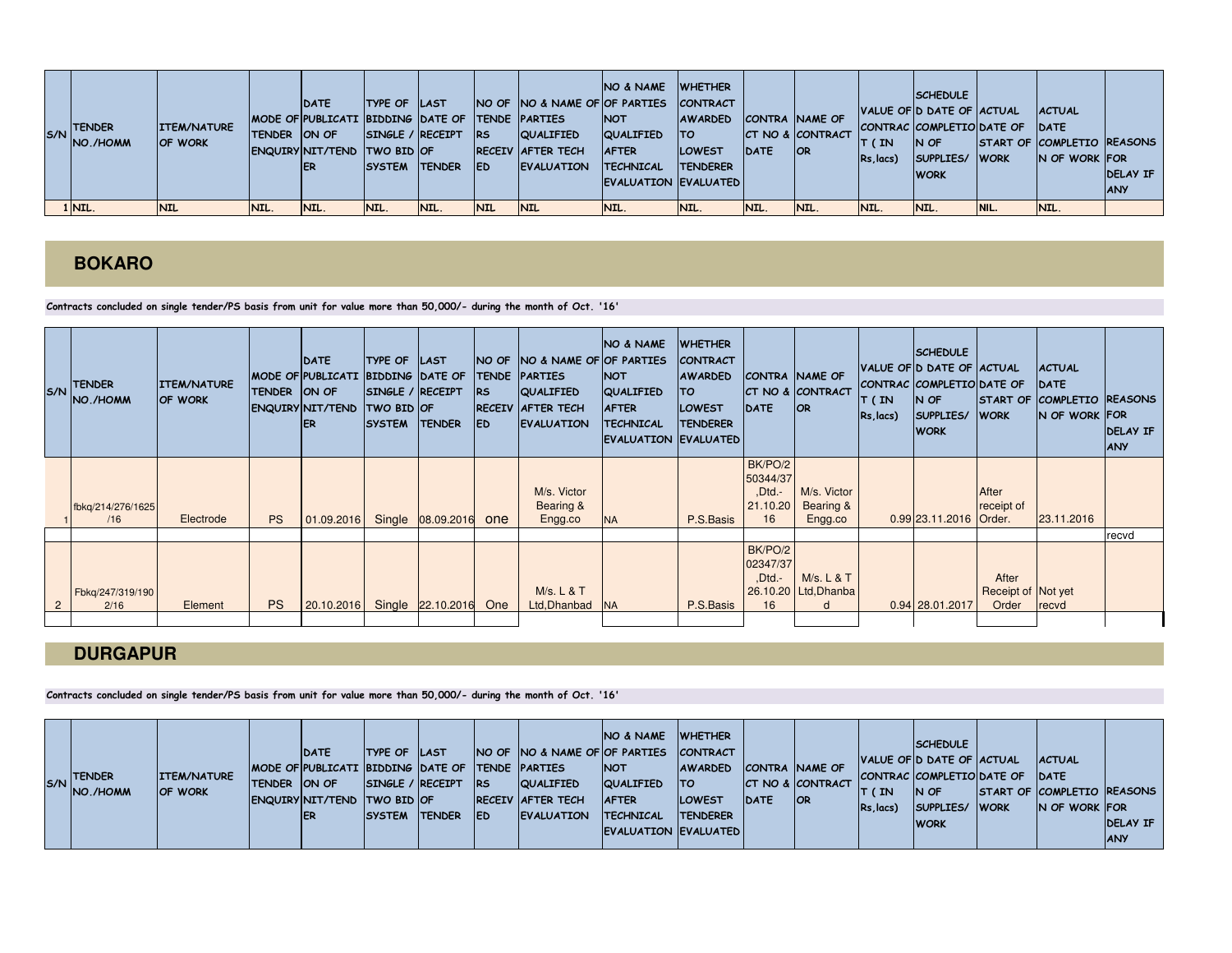| FD/Q/416/106/2<br> 016 | Spares for L&T<br>300CK Hyd.<br>Excavator | Single 10/05/2016 | Single $\left  \frac{+}{+} \frac{+}{+} \frac{+}{+} \frac{+}{+} \frac{+}{+} \frac{+}{+} \frac{+}{+} \frac{+}{+} \frac{+}{+} \frac{+}{+} \frac{+}{+} \frac{+}{+} \frac{+}{+} \frac{+}{+} \frac{+}{+} \frac{+}{+} \frac{+}{+} \frac{+}{+} \frac{+}{+} \frac{+}{+} \frac{+}{+} \frac{+}{+} \frac{+}{+} \frac{+}{+} \frac{+}{+} \frac{+}{+} \frac{+}{+} \frac{+}{+} \frac{+}{+} \frac{+}{+}$ | One | One, M/s. SRL<br>earthmoving<br>Solution Pvt. Ltd. | <b>N.A.</b> | N.A. | D/419 | $M/s.$ SRL<br><b>Earthmoving</b><br>197/41   Sol. Pvt. Ltd. | 0.88 | 90 days after<br>receipt of<br>P.O | Not yet<br>delvd. | Expected by<br>December<br>2016. | N.A. |
|------------------------|-------------------------------------------|-------------------|-----------------------------------------------------------------------------------------------------------------------------------------------------------------------------------------------------------------------------------------------------------------------------------------------------------------------------------------------------------------------------------------|-----|----------------------------------------------------|-------------|------|-------|-------------------------------------------------------------|------|------------------------------------|-------------------|----------------------------------|------|
|                        |                                           |                   |                                                                                                                                                                                                                                                                                                                                                                                         |     |                                                    |             |      |       | (Dealer:                                                    |      |                                    |                   |                                  |      |
|                        |                                           |                   |                                                                                                                                                                                                                                                                                                                                                                                         |     |                                                    |             |      |       | M/s. Larsen                                                 |      |                                    |                   |                                  |      |
|                        |                                           |                   |                                                                                                                                                                                                                                                                                                                                                                                         |     |                                                    |             |      |       | dtd.12-10 & Toubro                                          |      |                                    |                   |                                  |      |
|                        |                                           |                   |                                                                                                                                                                                                                                                                                                                                                                                         |     |                                                    |             |      | 2016  | Ltd.)                                                       |      |                                    |                   |                                  |      |

# **DUBURI**

**Contracts concluded on single tender/PS basis from unit for value more than 50,000/- during the month of Oct. '16'**

#### **HARIDWAR**

**Contracts concluded on single tender/PS basis from unit for value more than 50,000/- during the month of Oct. '16'**

| S/N | <b>TENDER</b><br>INO./HOMM | <b>ITEM/NATURE</b><br><b>OF WORK</b> | <b>TENDER ON OF</b> | <b>DATE</b><br>MODE OF PUBLICATI BIDDING DATE OF TENDE PARTIES<br><b>ENQUIRY NIT/TEND TWO BID OF</b><br>ER | <b>ITYPE OF ILAST</b><br><b>SINGLE / RECEIPT</b><br><b>SYSTEM</b> | <b>TENDER</b> | <b>RS</b><br>IED. | NO OF INO & NAME OF OF PARTIES<br><b>QUALIFIED</b><br><b>RECEIV AFTER TECH</b><br><b>IEVALUATION</b> | <b>NO &amp; NAME</b><br><b>INOT</b><br><b>QUALIFIED</b><br><b>AFTER</b><br><b>TECHNICAL</b><br>EVALUATION EVALUATED | <b>WHETHER</b><br><b>CONTRACT</b><br><b>AWARDED</b><br><b>ITO</b><br><b>LOWEST</b><br><b>TENDERER</b> | <b>DATE</b> | CONTRA NAME OF<br>ICT NO & ICONTRACT<br><b>IOR</b> | T(N)<br>Rs, lacs) | <b>SCHEDULE</b><br>VALUE OFID DATE OF ACTUAL<br>CONTRAC COMPLETIO DATE OF<br>IN OF<br><b>SUPPLIES/ WORK</b><br><b>WORK</b> |       | <b>ACTUAL</b><br><b>IDATE</b><br>START OF COMPLETIO REASONS<br>IN OF WORK FOR | <b>DELAY IF</b><br><b>ANY</b> |
|-----|----------------------------|--------------------------------------|---------------------|------------------------------------------------------------------------------------------------------------|-------------------------------------------------------------------|---------------|-------------------|------------------------------------------------------------------------------------------------------|---------------------------------------------------------------------------------------------------------------------|-------------------------------------------------------------------------------------------------------|-------------|----------------------------------------------------|-------------------|----------------------------------------------------------------------------------------------------------------------------|-------|-------------------------------------------------------------------------------|-------------------------------|
|     | 1 NIL.                     | <b>NIL</b>                           | NIL.                | INIL.                                                                                                      | NIL.                                                              | NIL.          | <b>NIL</b>        | <b>INIL</b>                                                                                          | NIL.                                                                                                                | NIL.                                                                                                  | NIL.        | INIL.                                              | NIL.              | NIL.                                                                                                                       | INIL. | NIL.                                                                          |                               |

#### **Bangalore**

|     |                            |                                      |              |                                                                |                      |               |                      |                                              | <b>NO &amp; NAME</b>             | <b>WHETHER</b>                    |             |                                  |           | <b>SCHEDULE</b>                    |      |                                                   |                 |
|-----|----------------------------|--------------------------------------|--------------|----------------------------------------------------------------|----------------------|---------------|----------------------|----------------------------------------------|----------------------------------|-----------------------------------|-------------|----------------------------------|-----------|------------------------------------|------|---------------------------------------------------|-----------------|
|     |                            |                                      |              | <b>DATE</b><br>MODE OF PUBLICATI BIDDING DATE OF TENDE PARTIES | <b>ITYPE OF LAST</b> |               |                      | NO OF NO & NAME OF OF PARTIES                | <b>INOT</b>                      | <b>CONTRACT</b><br><b>AWARDED</b> |             | <b>CONTRA INAME OF</b>           |           | VALUE OFID DATE OF ACTUAL          |      | <b>ACTUAL</b>                                     |                 |
| S/N | <b>TENDER</b><br>INO./HOMM | <b>ITEM/NATURE</b><br><b>OF WORK</b> | TENDER ON OF | <b>ENQUIRY NIT/TEND TWO BID OF</b>                             | SINGLE / RECEIPT     |               | <b>R<sub>S</sub></b> | <b>QUALIFIED</b><br><b>RECEIV AFTER TECH</b> | <b>QUALIFIED</b><br><b>AFTER</b> | <b>ITO</b><br><b>LOWEST</b>       | <b>DATE</b> | ICT NO & ICONTRACT<br><b>IOR</b> | (IN       | CONTRAC COMPLETIO DATE OF<br>IN OF |      | <b>IDATE</b><br><b>START OF COMPLETIO REASONS</b> |                 |
|     |                            |                                      |              | ER                                                             | <b>SYSTEM</b>        | <b>TENDER</b> | <b>IED</b>           | <b>IEVALUATION</b>                           | <b>TECHNICAL</b>                 | <b>TENDERER</b>                   |             |                                  | Rs, lacs) | SUPPLIES/ WORK<br><b>WORK</b>      |      | IN OF WORK FOR                                    | <b>DELAY IF</b> |
|     |                            |                                      |              |                                                                |                      |               |                      |                                              | EVALUATION EVALUATED             |                                   |             |                                  |           |                                    |      |                                                   | <b>ANY</b>      |
|     | 1 NIL.                     | <b>NIL</b>                           | NIL.         | INIL.                                                          | NIL.                 | NIL.          | <b>NIL</b>           | <b>NIL</b>                                   | INIL.                            | NIL.                              | NIL.        | NIL.                             | NIL       | NIL.                               | NIL. | NIL.                                              |                 |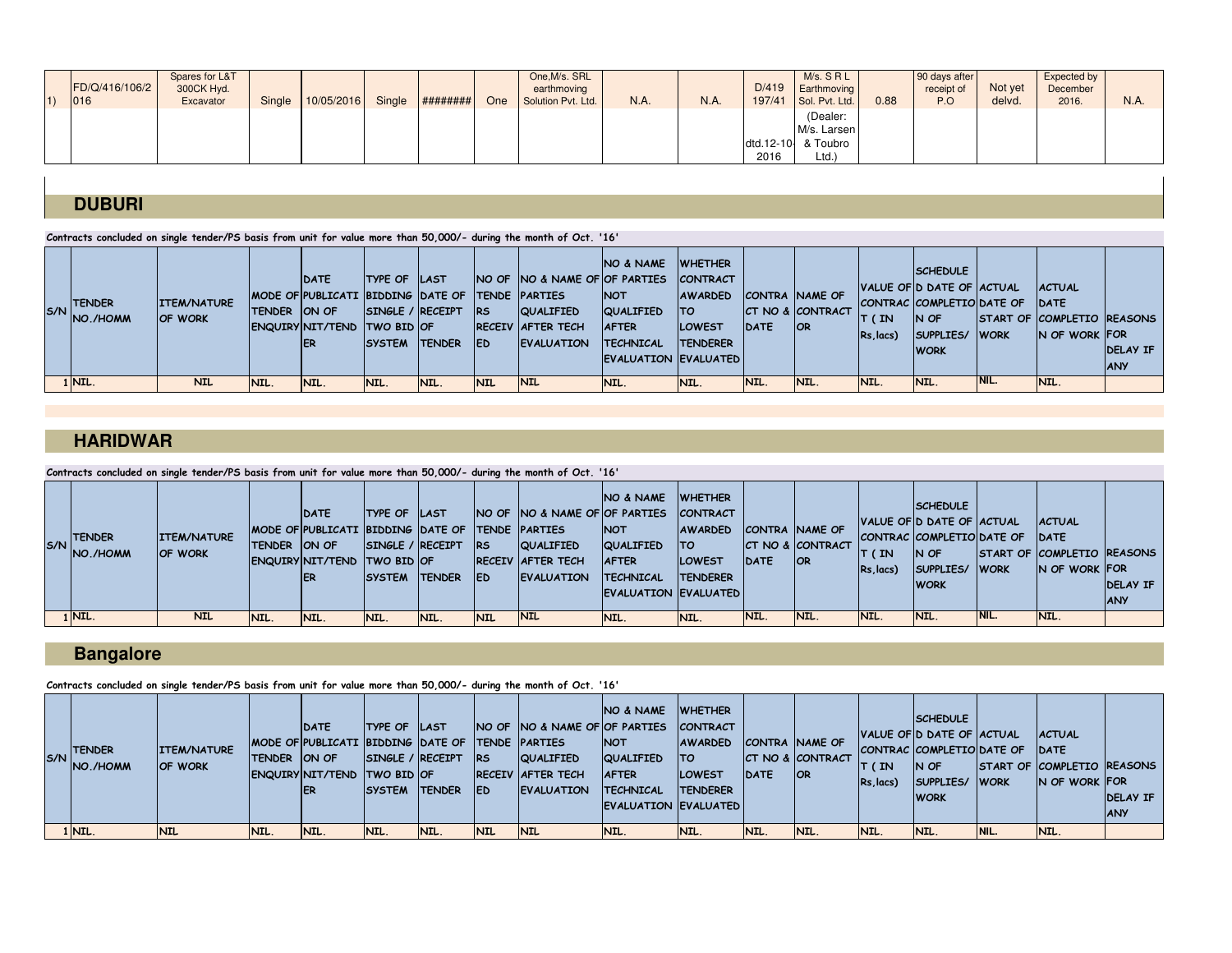#### **Salem**

| Contracts concluded on single tender/PS basis from unit for value more than 50,000/- during the month of Oct. '16' |  |  |
|--------------------------------------------------------------------------------------------------------------------|--|--|

| S/N | <b>TENDER</b><br><b>INO./HOMM</b> | <b>ITEM/NATURE</b><br><b>OF WORK</b> | <b>TENDER ON OF</b> | <b>IDATE</b><br><b>IMODE OF PUBLICATI BIDDING DATE OF TENDE PARTIES</b><br><b>ENQUIRY NIT/TEND TWO BID OF</b><br><b>IER</b> | <b>TYPE OF LAST</b><br>SINGLE / RECEIPT<br><b>ISYSTEM TENDER</b> |      | <b>IRS</b><br><b>IED</b> | NO OF NO & NAME OF OF PARTIES CONTRACT<br><b>QUALIFIED</b><br><b>RECEIV AFTER TECH</b><br><b>IEVALUATION</b> | <b>NO &amp; NAME</b><br><b>INOT</b><br><b>QUALIFIED</b><br><b>AFTER</b><br><b>TECHNICAL</b><br><b>EVALUATION EVALUATED</b> | <b>WHETHER</b><br><b>AWARDED</b><br><b>ITO</b><br><b>LOWEST</b><br><b>TENDERER</b> | <b>DATE</b> | <b>CONTRA INAME OF</b><br>CT NO & CONTRACT<br><b>IOR</b> | T (IN<br>Rs, lacs) | <b>SCHEDULE</b><br><b>VALUE OFID DATE OF ACTUAL</b><br>CONTRAC COMPLETIO DATE OF<br>IN OF<br>SUPPLIES/ WORK<br><b>WORK</b> |       | <b>ACTUAL</b><br><b>DATE</b><br>START OF COMPLETIO REASONS<br>IN OF WORK FOR | <b>IDELAY IF</b><br><b>ANY</b> |
|-----|-----------------------------------|--------------------------------------|---------------------|-----------------------------------------------------------------------------------------------------------------------------|------------------------------------------------------------------|------|--------------------------|--------------------------------------------------------------------------------------------------------------|----------------------------------------------------------------------------------------------------------------------------|------------------------------------------------------------------------------------|-------------|----------------------------------------------------------|--------------------|----------------------------------------------------------------------------------------------------------------------------|-------|------------------------------------------------------------------------------|--------------------------------|
|     | $1$ $NIL.$                        | <b>NIL</b>                           | NIL.                | <b>NIL.</b>                                                                                                                 | NIL.                                                             | NIL. | <b>NIL</b>               | <b>NIL</b>                                                                                                   | NIL.                                                                                                                       | INIL.                                                                              | NIL.        | <b>NIL</b>                                               | NIL.               | NIL.                                                                                                                       | INIL. | NIL.                                                                         |                                |

#### **FOR November '16'**

#### **CO**

**Contracts concluded on single tender/PS basis from CO for value more than 50,000/- during the month of Nov. '16'**

| S/N | <b>TENDER</b><br><b>NO./HOMM</b> | <b>ITEM/NATURE</b><br><b>OF WORK</b> | <b>TENDER ON OF</b> | <b>DATE</b><br>IMODE OF PUBLICATI<br><b>ENQUIRY NIT/TEND</b><br>ER | <b>TYPE OF</b><br><b>BIDDING DATE OF</b><br><b>SINGLE / RECEIPT</b><br><b>TWO BID OF</b><br><b>SYSTEM</b> | <b>LAST</b><br><b>TENDER</b> | <b>IRS</b><br><b>IED</b> | NO OF NO & NAME OF OF PARTIES<br><b>TENDE PARTIES</b><br><b>QUALIFIED</b><br><b>RECEIV AFTER TECH</b><br><b>IEVALUATION</b> | <b>NO &amp; NAME</b><br><b>NOT</b><br><b>QUALIFIED</b><br><b>AFTER</b><br><b>TECHNICAL</b><br><b>EVALUATION EVALUATED</b> | <b>WHETHER</b><br><b>CONTRACT</b><br><b>AWARDED</b><br><b>TO</b><br><b>LOWEST</b><br><b>TENDERER</b> | <b>DATE</b>     | <b>CONTRA NAME OF</b><br>CT NO & CONTRACT<br><b>IOR</b> | T(N)<br>Rs, lacs) | <b>SCHEDULE</b><br>VALUE OF D DATE OF ACTUAL<br>CONTRAC COMPLETIO DATE OF<br><b>N OF</b><br><b>SUPPLIES/</b><br><b>WORK</b> | <b>START OF</b><br><b>WORK</b> | <b>ACTUAL</b><br><b>DATE</b><br><b>COMPLETIO REASONS</b><br>IN OF WORK FOR | <b>DELAY IF</b><br><b>ANY</b> |
|-----|----------------------------------|--------------------------------------|---------------------|--------------------------------------------------------------------|-----------------------------------------------------------------------------------------------------------|------------------------------|--------------------------|-----------------------------------------------------------------------------------------------------------------------------|---------------------------------------------------------------------------------------------------------------------------|------------------------------------------------------------------------------------------------------|-----------------|---------------------------------------------------------|-------------------|-----------------------------------------------------------------------------------------------------------------------------|--------------------------------|----------------------------------------------------------------------------|-------------------------------|
|     |                                  |                                      |                     |                                                                    |                                                                                                           |                              |                          |                                                                                                                             |                                                                                                                           |                                                                                                      |                 |                                                         |                   | <b>Within 90</b>                                                                                                            | <b>WITHIN YU</b>               | <b>WITHIN YU</b>                                                           |                               |
|     |                                  |                                      |                     |                                                                    |                                                                                                           |                              |                          |                                                                                                                             |                                                                                                                           |                                                                                                      | <b>CP/PO/22</b> |                                                         |                   | days from                                                                                                                   | days from                      | days from                                                                  |                               |
|     |                                  |                                      |                     |                                                                    |                                                                                                           |                              |                          |                                                                                                                             |                                                                                                                           |                                                                                                      | 5085/39,D       |                                                         |                   | the date of                                                                                                                 | the date of                    | the date of                                                                |                               |
|     |                                  | Supply of Blazer                     |                     |                                                                    |                                                                                                           |                              |                          | M/s.Fashion                                                                                                                 |                                                                                                                           |                                                                                                      | $td. -$         | 02.11.201 M/s. Fashion                                  |                   | receipt of                                                                                                                  | receipt of                     | receipt of                                                                 |                               |
|     | TN/2016/137                      | <b>Cloths</b>                        | P.S                 | 26.10.2016 Single                                                  |                                                                                                           | 27.10.2016 One               |                          | Fabric                                                                                                                      | <b>NIL</b>                                                                                                                | <b>YES</b>                                                                                           |                 | Fabric                                                  | 2.87              | the order.                                                                                                                  | the order.                     | the order.                                                                 | <b>NIL</b>                    |
|     |                                  |                                      |                     |                                                                    |                                                                                                           |                              |                          |                                                                                                                             |                                                                                                                           |                                                                                                      |                 |                                                         |                   |                                                                                                                             |                                |                                                                            |                               |
|     |                                  |                                      |                     |                                                                    |                                                                                                           |                              |                          |                                                                                                                             |                                                                                                                           |                                                                                                      | <b>CP/PO/22</b> |                                                         |                   | <b>Within 90</b>                                                                                                            | <b>Within 90</b>               | <b>Within 90</b>                                                           |                               |
|     |                                  |                                      |                     |                                                                    |                                                                                                           |                              |                          |                                                                                                                             |                                                                                                                           |                                                                                                      | 5086/39,D       |                                                         |                   | days from                                                                                                                   | days from                      | days from                                                                  |                               |
|     |                                  | Supply of Bata                       |                     |                                                                    |                                                                                                           |                              |                          |                                                                                                                             |                                                                                                                           |                                                                                                      | $td.-$          |                                                         |                   | the date of the date of                                                                                                     |                                | the date of                                                                |                               |
|     |                                  | shoes, gents &                       |                     |                                                                    |                                                                                                           |                              |                          | M/s.Bata Shoe                                                                                                               |                                                                                                                           |                                                                                                      | 02.11.201       | M/s.Bata                                                |                   | receipt of                                                                                                                  | receipt of                     | receipt of                                                                 |                               |
|     | 2 FC/5932/16                     | ladies socks etc.                    | P.S                 | 23.08.2016 Single                                                  |                                                                                                           | 29.08.2016 One               |                          | Store                                                                                                                       | <b>NIL</b>                                                                                                                | <b>YES</b>                                                                                           |                 | <b>Shoe Store</b>                                       | 9.14              | the order.                                                                                                                  | the order.                     | the order.                                                                 | <b>INIL</b>                   |
|     |                                  |                                      |                     |                                                                    |                                                                                                           |                              |                          |                                                                                                                             |                                                                                                                           |                                                                                                      |                 |                                                         |                   | <b>Within 8</b>                                                                                                             | <b>Within 8</b>                | <b>Within 8</b>                                                            |                               |
|     |                                  |                                      |                     |                                                                    |                                                                                                           |                              |                          |                                                                                                                             |                                                                                                                           |                                                                                                      | CP/PO/10        |                                                         |                   | weeks from weeks from                                                                                                       |                                | weeks from                                                                 |                               |
|     |                                  |                                      |                     |                                                                    |                                                                                                           |                              |                          |                                                                                                                             |                                                                                                                           |                                                                                                      | 5016/33,D       |                                                         |                   | the date of the date of                                                                                                     |                                | the date of                                                                |                               |
|     | FB/Q/053/035/875/                |                                      |                     |                                                                    |                                                                                                           |                              |                          |                                                                                                                             |                                                                                                                           |                                                                                                      | td.-            | 30.11.201 M/s. Vyas &                                   |                   | receipt of                                                                                                                  | receipt of                     | receipt of                                                                 |                               |
|     | 3 2016                           | <b>Supply of Chairs</b>              | P.S                 | 13.06.2016 Single                                                  |                                                                                                           | 24.06.2016 One               |                          | M/s. Vyas & Co.                                                                                                             | <b>Nil</b>                                                                                                                | Yes                                                                                                  |                 | ICo.                                                    | 1.04              | the order                                                                                                                   | the order                      | the order                                                                  |                               |
|     |                                  |                                      |                     |                                                                    |                                                                                                           |                              |                          |                                                                                                                             |                                                                                                                           |                                                                                                      |                 |                                                         |                   |                                                                                                                             |                                |                                                                            |                               |

# **ROURKELA**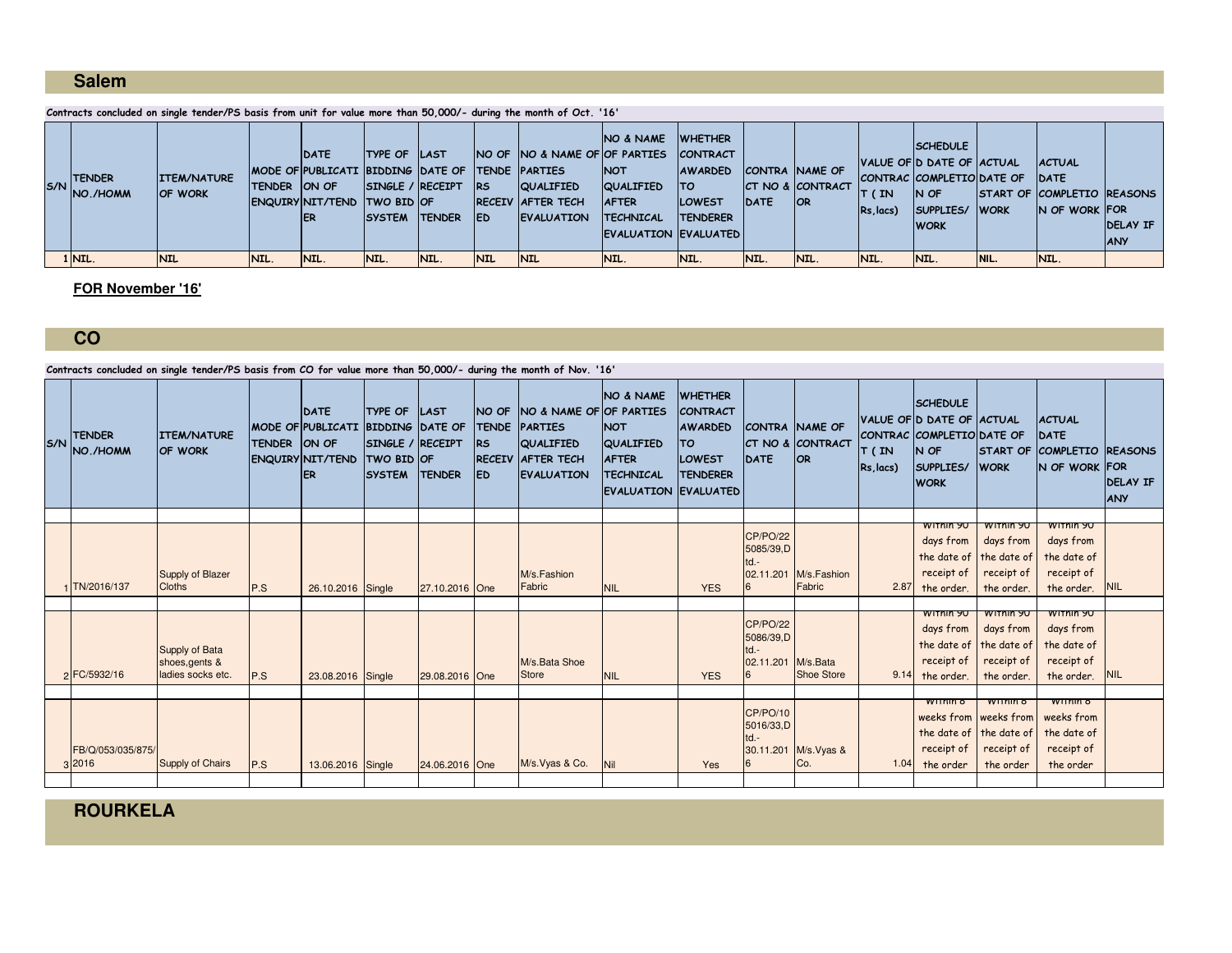#### **Contracts concluded on single tender/PS basis from unit for value more than 50,000/- during the month of Nov. '16'**

| S/N            | <b>TENDER</b><br>NO./HOMM            | <b>ITEM/NATURE</b><br><b>IOF WORK</b>     | <b>TENDER</b>                     | <b>DATE</b><br><b>MODE OF PUBLICATI</b><br><b>ON OF</b><br><b>ENQUIRY NIT/TEND</b><br><b>IER</b> | <b>TYPE OF</b><br><b>BIDDING DATE OF</b><br><b>SINGLE / RECEIPT</b><br><b>TWO BID OF</b><br><b>SYSTEM</b> | <b>LAST</b><br><b>TENDER</b> | <b>NO OF</b><br><b>TENDE</b><br><b>IRS</b><br><b>RECEIV</b><br><b>IED</b> | <b>NO &amp; NAME OF OF PARTIES</b><br><b>PARTIES</b><br><b>QUALIFIED</b><br><b>AFTER TECH</b><br><b>EVALUATION</b> | <b>NO &amp; NAME</b><br><b>NOT</b><br><b>QUALIFIED</b><br><b>AFTER</b><br><b>TECHNICAL</b><br><b>EVALUATION</b> | <b>WHETHER</b><br><b>CONTRACT</b><br><b>AWARDED</b><br><b>TO</b><br><b>LOWEST</b><br><b>TENDERER</b><br><b>EVALUATED</b> | <b>DATE</b>                                      | CONTRA NAME OF<br>CT NO & CONTRACT<br><b>OR</b> | T(N)<br>Rs, lacs) | <b>SCHEDULE</b><br>VALUE OF D DATE OF ACTUAL<br>CONTRAC COMPLETIO DATE OF<br>IN OF<br>SUPPLIES/<br><b>WORK</b> | <b>START OF</b><br><b>WORK</b> | <b>ACTUAL</b><br><b>DATE</b><br><b>COMPLETIO REASONS</b><br>N OF WORK FOR | <b>DELAY IF</b><br><b>ANY</b> |
|----------------|--------------------------------------|-------------------------------------------|-----------------------------------|--------------------------------------------------------------------------------------------------|-----------------------------------------------------------------------------------------------------------|------------------------------|---------------------------------------------------------------------------|--------------------------------------------------------------------------------------------------------------------|-----------------------------------------------------------------------------------------------------------------|--------------------------------------------------------------------------------------------------------------------------|--------------------------------------------------|-------------------------------------------------|-------------------|----------------------------------------------------------------------------------------------------------------|--------------------------------|---------------------------------------------------------------------------|-------------------------------|
|                | FR/203.19/2669/201                   | <b>Transmission filters</b><br>for dumper | Proprietory<br>(Single<br>tender) | 28/10/2016                                                                                       | Single                                                                                                    | 04/11/2016                   | One                                                                       | <b>Premnath Diesels</b><br>(P) Ltd.,                                                                               | Nil                                                                                                             | N/A                                                                                                                      | R/PO/2033<br>62/30<br>dt.5/11/201 Ltd.,          | Premnath<br>Diesels (P)                         | 0.90              | 2 to 3 months                                                                                                  | <b>NA</b>                      | <b>NA</b>                                                                 | <b>NA</b>                     |
| $\overline{2}$ | FR/430.48/2673/201                   | Spares for<br>transmission of<br>dumper   | Proprietory<br>(Single<br>tender) | 29/10/2016                                                                                       | Single                                                                                                    | 04/11/2016                   | One                                                                       | <b>Premnath Diesels</b><br>$(P)$ Ltd                                                                               | Nil                                                                                                             | N/A                                                                                                                      | R/PO/4303 Premnath<br>69/30<br>dt.12/11/16 Ltd., | Diesels (P)                                     | 0.91              | 60 days                                                                                                        | <b>NA</b>                      | <b>NA</b>                                                                 | <b>NA</b>                     |
| 3              | FR/203.23/2815/201                   | Stainer for Excavator                     | Proprietory<br>(Single<br>tender) | 17/11/2016                                                                                       | Single                                                                                                    | 17/11/2016                   | One                                                                       | Larsen & Toubro<br>Ltd.,                                                                                           | Nil                                                                                                             | N/A                                                                                                                      | R/PO/2033<br>80/30<br>dt.23/11/20<br>16          | Larsen &<br>Toubro Ltd.,                        | 0.82              | 30 days                                                                                                        | <b>NA</b>                      | <b>NA</b>                                                                 | <b>NA</b>                     |
| $\overline{4}$ | FR/430.50/2829/201                   | Spares for dumper<br>transmission         | Proprietory<br>(Single<br>tender) | 17/11/2016                                                                                       | Single                                                                                                    | 23/11/2016                   | One                                                                       | <b>Premnath Diesels</b><br>(P) Ltd.,                                                                               | Nil                                                                                                             | N/A                                                                                                                      | R/PO/4303<br>82/30<br>dt.2/11/201 Ltd.,          | Premnath<br>Diesels (P)                         | 0.51              | 15 days                                                                                                        | <b>NA</b>                      | <b>NA</b>                                                                 | <b>NA</b>                     |
| 5              | FR/203.22/2825/201                   | Cummins filters for<br>excavator          | Proprietory<br>(Single<br>tender) | 17/11/2016                                                                                       | Single                                                                                                    | 23/11/2016                   | One                                                                       | Garuda Power (P)<br>Ltd.,                                                                                          | Nil                                                                                                             | N/A                                                                                                                      | 83/30<br>dt.25/11/16                             | R/PO/2033 Garuda Power<br>(P) Ltd.,             | 0.59              | 8 to 12<br>weeks                                                                                               | <b>NA</b>                      | <b>NA</b>                                                                 | <b>NA</b>                     |
| 6              | FR/430.49/2691/201                   | Spares for dumper<br>transmission         | Proprietory<br>(Single<br>tender) | 01/11/2016                                                                                       | Single                                                                                                    | 09/11/2016                   | One                                                                       | <b>Premnath Diesels</b><br>$(P)$ Ltd.                                                                              | Nil                                                                                                             | N/A                                                                                                                      | R/PO/4303<br>84/30<br>dt.26/11/16 Ltd.,          | Premnath<br>Diesels (P)                         | 0.87              | 2 to 3 months                                                                                                  | <b>NA</b>                      | <b>NA</b>                                                                 | <b>NA</b>                     |
|                | FR/417.35/2313/201                   | Idlers for ZAXIS 450<br>excavator         | Proprietory<br>(Single<br>tender) | 19/09/2016                                                                                       | Single                                                                                                    | 23/09/2016                   | One                                                                       | Trishul Tread (P)<br>Ltd.,                                                                                         | Nil                                                                                                             | N/A                                                                                                                      | R/PO/4173<br>86/30<br>dt.30/11/20<br>16          | <b>Trishul Tread</b><br>(P) Ltd.,               | 6.39              | 60 to 90 days                                                                                                  | <b>NA</b>                      | <b>NA</b>                                                                 | <b>NA</b>                     |
|                | 8 FR/115.1/2607/20 H.S. Diesel<br>16 |                                           | Proprietory<br>(Single<br>tender) | 24/10/2016                                                                                       | Single                                                                                                    | 26/10/2016                   | One                                                                       | Hindustan<br>Petroleum Corpn                                                                                       | Nil                                                                                                             | N/A                                                                                                                      | R/PO/1153 Hindustan<br>68/30<br>dt.12/11/16      | Petroleum<br>Corpn                              | 157.76            | As per<br>regirement till<br>31/3/2017                                                                         | <b>NA</b>                      | <b>NA</b>                                                                 | <b>NA</b>                     |

#### **BURNPUR**

| S/N | <b>TENDER</b><br><b>NO./HOMM</b>  | <b>ITEM/NATURE</b><br><b>OF WORK</b> | <b>TENDER ON OF</b> | <b>DATE</b><br>MODE OF PUBLICATI BIDDING DATE OF<br><b>ENQUIRY NIT/TEND TWO BID OF</b><br>IER | <b>ITYPE OF LAST</b><br><b>SINGLE / RECEIPT</b><br><b>ISYSTEM ITENDER</b> |               | <b>RS</b><br>IED. | INO OF INO & NAME OF OF PARTIES<br><b>TENDE PARTIES</b><br><b>QUALIFIED</b><br><b>RECEIV AFTER TECH</b><br><b>IEVALUATION</b> | <b>NO &amp; NAME</b><br><b>INOT</b><br><b>QUALIFIED</b><br><b>AFTER</b><br><b>ITECHNICAL</b><br><b>EVALUATION EVALUATED</b> | <b>WHETHER</b><br><b>CONTRACT</b><br><b>AWARDED</b><br>ITO.<br><b>LOWEST</b><br><b>TENDERER</b> | <b>DATE</b>                                               | <b>CONTRA INAME OF</b><br>ICT NO & CONTRACT<br> OR | $ T $ ( IN<br>Rs, lacs) | <b>SCHEDULE</b><br>VALUE OFID DATE OF LACTUAL<br>CONTRAC COMPLETIO DATE OF<br>IN OF<br>SUPPLIES/<br><b>WORK</b> | <b>IWORK</b>                          | <b>ACTUAL</b><br><b>IDATE</b><br><b>START OF COMPLETIO REASONS</b><br>IN OF WORK FOR | <b>IDELAY IF</b><br><b>ANY</b> |
|-----|-----------------------------------|--------------------------------------|---------------------|-----------------------------------------------------------------------------------------------|---------------------------------------------------------------------------|---------------|-------------------|-------------------------------------------------------------------------------------------------------------------------------|-----------------------------------------------------------------------------------------------------------------------------|-------------------------------------------------------------------------------------------------|-----------------------------------------------------------|----------------------------------------------------|-------------------------|-----------------------------------------------------------------------------------------------------------------|---------------------------------------|--------------------------------------------------------------------------------------|--------------------------------|
|     |                                   |                                      |                     |                                                                                               |                                                                           |               |                   |                                                                                                                               |                                                                                                                             |                                                                                                 |                                                           |                                                    |                         |                                                                                                                 |                                       |                                                                                      |                                |
|     | FB/Q/216/268/257/ Ewac ware<br>16 | plate.ewac tiles                     | <b>PS</b>           | 23.02.2016 Single                                                                             |                                                                           | 30.09.216 One |                   | M/s.Bharat<br>Traders.                                                                                                        | <b>NA</b>                                                                                                                   | <b>PS</b>                                                                                       | <b>B/PO/252</b><br>$130/33$ , Dt<br>10.11.201 M/s. Bharat | Traders.                                           |                         | 0.87 Within 6-8<br><b>weeks</b>                                                                                 | After receipt Within 6-8<br>of Order. | weeks                                                                                | <b>NA</b>                      |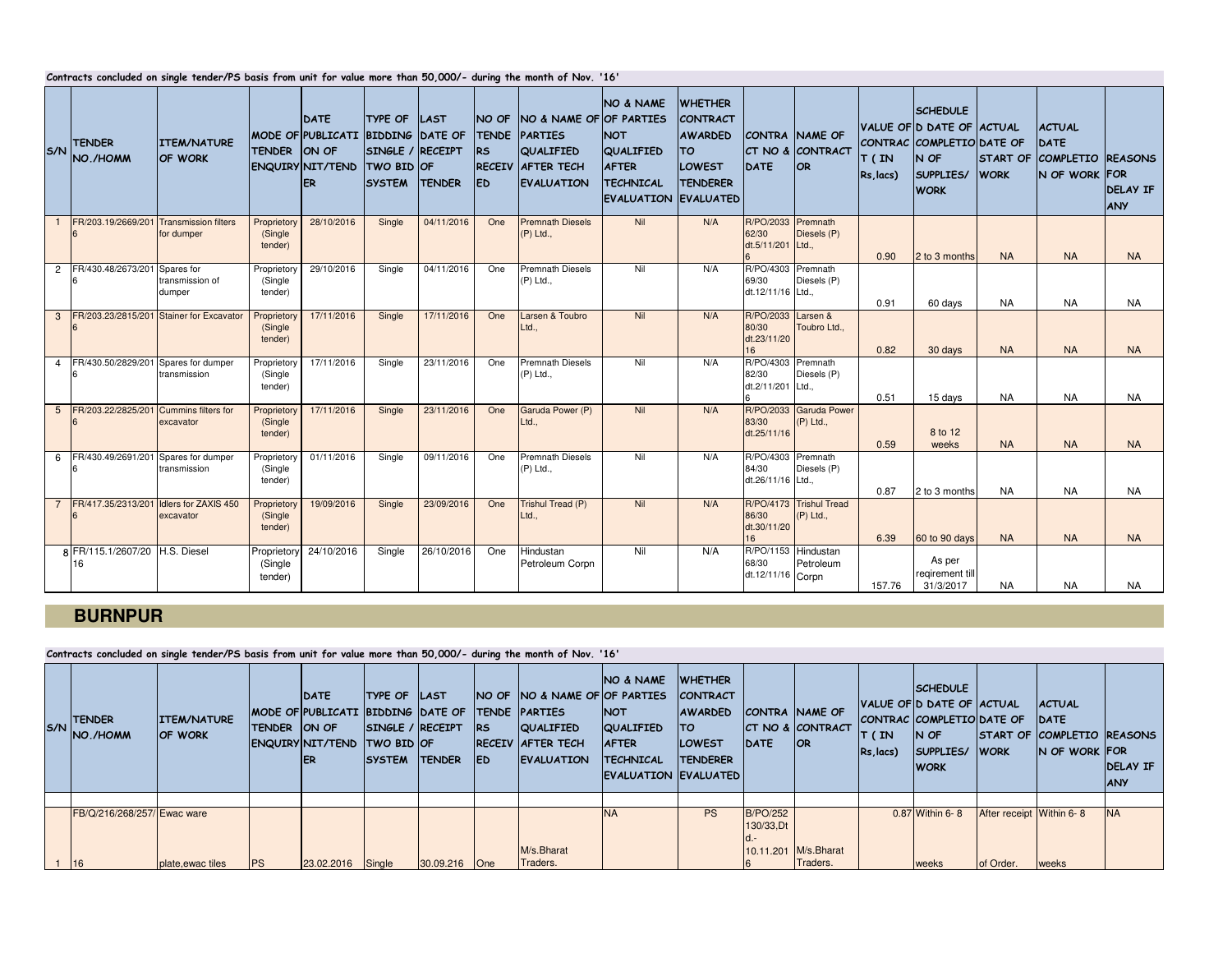|                                     |                              |           |                   |                |                   |            |           | B/PO/424<br>133/33.D |                         |      | Within 90  | After receipt | Within 90  |           |
|-------------------------------------|------------------------------|-----------|-------------------|----------------|-------------------|------------|-----------|----------------------|-------------------------|------|------------|---------------|------------|-----------|
| FB/Q/158/156/218 lock, pin & washer | Tooth horizontal             |           |                   |                | M/s.P.S.Earthmov  | NA         | PS        | ltd.-                | M/s.P.S.Eart<br>hmovers | 0.88 | days       |               | days       | <b>NA</b> |
| 24/16                               | for ex-470                   | <b>PS</b> | 03.11.2016 Single | 09.05.2016 One | ers Pvt.Ltd       |            |           |                      | 16.11.2016 Pvt.Ltd      |      |            | of Order.     |            |           |
|                                     |                              |           |                   |                |                   |            |           | <b>B/PO/211</b>      |                         |      | Within 4-6 |               | Within 4-6 |           |
|                                     |                              |           |                   |                |                   |            |           | 139/33, Dt           |                         |      |            |               |            |           |
|                                     |                              |           |                   |                |                   |            |           |                      |                         |      |            |               |            |           |
| FB/Q/155/166/208 Brake Lining       |                              |           |                   |                | M/s.P.S.Enterpris |            |           |                      | 26.11.201 M/s.P.S.Ente  |      |            | After receipt |            |           |
| 31/16                               | <b>Hindustan Composit PS</b> |           | 03.11.2016 Single | 07.03.2016 One | les.              | <b>INA</b> | <b>PS</b> |                      | rprises.                |      | 0.86 weeks | of Order.     | weeks      | <b>NA</b> |

#### **VIZAG**

| S/N          | <b>TENDER</b><br><b>INO./HOMM</b> | <b>ITEM/NATURE</b><br><b>OF WORK</b> | <b>TENDER ON OF</b>                    | <b>DATE</b><br>MODE OF PUBLICATI BIDDING DATE OF<br><b>ENQUIRY NIT/TEND TWO BID OF</b><br><b>IER</b> | <b>TYPE OF</b><br><b>SINGLE / RECEIPT</b><br><b>SYSTEM</b> | <b>LAST</b><br><b>TENDER</b> | <b>TENDE</b><br><b>IRS</b><br><b>RECEIV</b><br><b>IED</b> | NO OF NO & NAME OF OF PARTIES<br><b>PARTIES</b><br><b>QUALIFIED</b><br><b>AFTER TECH</b><br><b>IEVALUATION</b> | <b>NO &amp; NAME</b><br><b>INOT</b><br><b>QUALIFIED</b><br><b>AFTER</b><br><b>TECHNICAL</b><br><b>EVALUATION EVALUATED</b> | <b>WHETHER</b><br><b>CONTRACT</b><br><b>AWARDED</b><br>TO.<br><b>LOWEST</b><br><b>TENDERER</b> | <b>DATE</b>                                           | ICONTRA INAME OF<br>ICT NO & ICONTRACT<br> OR                               | T(TN)<br>Rs, lacs)      | <b>SCHEDULE</b><br>VALUE OF D DATE OF ACTUAL<br>CONTRAC COMPLETIO DATE OF<br>IN OF<br>SUPPLIES/<br><b>WORK</b> | <b>WORK</b>             | <b>ACTUAL</b><br><b>DATE</b><br>START OF COMPLETIO REASONS<br>N OF WORK FOR | <b>DELAY IF</b><br><b>ANY</b> |
|--------------|-----------------------------------|--------------------------------------|----------------------------------------|------------------------------------------------------------------------------------------------------|------------------------------------------------------------|------------------------------|-----------------------------------------------------------|----------------------------------------------------------------------------------------------------------------|----------------------------------------------------------------------------------------------------------------------------|------------------------------------------------------------------------------------------------|-------------------------------------------------------|-----------------------------------------------------------------------------|-------------------------|----------------------------------------------------------------------------------------------------------------|-------------------------|-----------------------------------------------------------------------------|-------------------------------|
|              | <b>WORK</b>                       | <b>OF WORK</b>                       | <b>TENDER</b><br><b>ENQUIRY CATION</b> | PUBLI-                                                                                               | <b>BIDDING DATE OF</b><br>SINGLE/                          | <b>RECEIPT</b>               | TEND-<br><b>IERS</b>                                      | <b>OF PARTIES</b><br><b>QUALIFIED</b>                                                                          | OF PARTIES<br>NOT QUALI-                                                                                                   | <b>CONTRACT</b><br><b>AWARDED</b>                                                              | NO. &<br><b>DATE</b>                                  | CONTRA-<br><b>CTOR</b>                                                      | OF CON-<br><b>TRACT</b> | DATE OF<br><b>COMPLETIO</b><br>IN.<br><b>OF</b>                                                                | DATE OF<br><b>START</b> | DATE OF<br>COMP.                                                            | <b>FOR</b><br><b>DELAY</b>    |
|              |                                   |                                      |                                        | <b>OF</b><br><b>TENDER</b>                                                                           | <b>TWO BID TENDER</b><br><b>SYSTEM</b>                     |                              | RECD.                                                     | <b>AFTER</b><br><b>TECH</b><br><b>EVALUATION</b>                                                               | <b>FIED AFTER</b><br><b>TECH EVAL-</b><br><b>UTION</b>                                                                     | <b>TO LOWEST</b><br><b>TENDER</b><br><b>EVALUTED</b>                                           |                                                       |                                                                             | (IN<br>RS.<br>LAKHS)    | SUPPLIES/<br><b>WORK</b>                                                                                       | <b>OF WORK</b>          | <b>OF</b><br><b>WORK</b>                                                    | IF ANY                        |
|              | FV/203162/3968/16                 | <b>CUMMINS SPARES</b>                | <b>PS</b>                              | 14/10/2016 Single                                                                                    |                                                            | 15/10/2016 ONE               |                                                           | M/s.SRINIVASA<br><b>SALES &amp; SERVICE</b><br><b>PRIVATE LIMITED</b>                                          | <b>NA</b>                                                                                                                  | PS.                                                                                            | 31/42 DT.16- SERVICE<br>11-2016                       | FV/PO/4452 M/s.SRINIVASA<br><b>SALES &amp;</b><br><b>PRIVATE</b><br>LIMITED |                         | 2.84 12 WEEKS                                                                                                  | <b>NA</b>               | <b>NA</b>                                                                   | <b>NA</b>                     |
|              | FV/199/165/3979/2016              | <b>HM SPARES</b>                     | PS                                     | 17/10/2016 Single                                                                                    |                                                            | 18/10/2016 ONE               |                                                           | M/s. Titagarh wagons<br>Ltd                                                                                    | <b>NA</b>                                                                                                                  |                                                                                                | FV/PO/4172 M/s. Titagarh<br>40/42 DT.26-<br>$11 - 16$ | wagons Ltd                                                                  |                         | 0.57 4 WEEKS                                                                                                   |                         | <b>NA</b>                                                                   | <b>NA</b>                     |
| $\mathbf{3}$ | FV/210/170/4722/16                | PC 450 SPARES                        | <b>PS</b>                              | 31/10/2016 Single                                                                                    |                                                            | 04/11/2016 ONE               |                                                           | M/s.Mithra Earth<br><b>Movers</b>                                                                              | <b>NA</b>                                                                                                                  | <b>PS</b>                                                                                      | 28/42<br>dt.10/11/201                                 | FV/PO/4182 M/s.Mithra Earth<br><b>Movers</b>                                |                         | 0.51 6 weeks                                                                                                   | <b>NA</b>               | <b>NA</b>                                                                   | <b>NA</b>                     |

#### **BHILAI**

#### **Contracts concluded on single tender/PS basis from unit for value more than 50,000/- during the month of Nov. '16'**

| S/N | TENDER<br>INO./HOMM | <b>ITEM/NATURE</b><br><b>OF WORK</b> | TENDER ON OF | <b>IDATE</b><br>MODE OF PUBLICATI BIDDING DATE OF<br><b>ENQUIRY NIT/TEND TWO BID OF</b><br>IER | <b>ITYPE OF LAST</b><br><b>SINGLE / RECEIPT</b><br><b>ISYSTEM TENDER</b> | <b>RS</b><br><b>IED</b> | NO OF INO & NAME OF OF PARTIES<br><b>TENDE PARTIES</b><br><b>QUALIFIED</b><br><b>RECEIV AFTER TECH</b><br><b>IEVALUATION</b> | <b>NO &amp; NAME</b><br><b>NOT</b><br><b>QUALIFIED</b><br><b>AFTER</b><br><b>TECHNICAL</b><br>EVALUATION EVALUATED | <b>WHETHER</b><br><b>CONTRACT</b><br><b>AWARDED</b><br><b>ITO</b><br><b>LOWEST</b><br><b>TENDERER</b> | <b>IDATE</b> | <b>CONTRA INAME OF</b><br>ICT NO & ICONTRACT<br> OR | $\mathsf{T}$ ( IN<br>Rs, lacs) | <b>SCHEDULE</b><br>VALUE OFID DATE OF ACTUAL<br>CONTRAC COMPLETIO DATE OF<br>IN OF<br><b>SUPPLIES/</b><br><b>WORK</b> | <b>WORK</b> | <b>ACTUAL</b><br><b>IDATE</b><br>START OF COMPLETIO REASONS<br>IN OF WORK FOR | DELAY IF<br><b>ANY</b> |
|-----|---------------------|--------------------------------------|--------------|------------------------------------------------------------------------------------------------|--------------------------------------------------------------------------|-------------------------|------------------------------------------------------------------------------------------------------------------------------|--------------------------------------------------------------------------------------------------------------------|-------------------------------------------------------------------------------------------------------|--------------|-----------------------------------------------------|--------------------------------|-----------------------------------------------------------------------------------------------------------------------|-------------|-------------------------------------------------------------------------------|------------------------|
|     | <b>HOMM</b>         | <b>IOF WORK</b>                      |              |                                                                                                |                                                                          |                         | QUALIFIED<br>TENDER PUBLICATIOBIDDING DATE OF TENDER AFTER TECH                                                              | <b>OF PARTIES</b>                                                                                                  | CONTRACT NO &                                                                                         |              | CONTR-                                              |                                | ICONTR-- IDATE OF                                                                                                     |             | DATE OF DATE OF                                                               | <b>IFOR</b>            |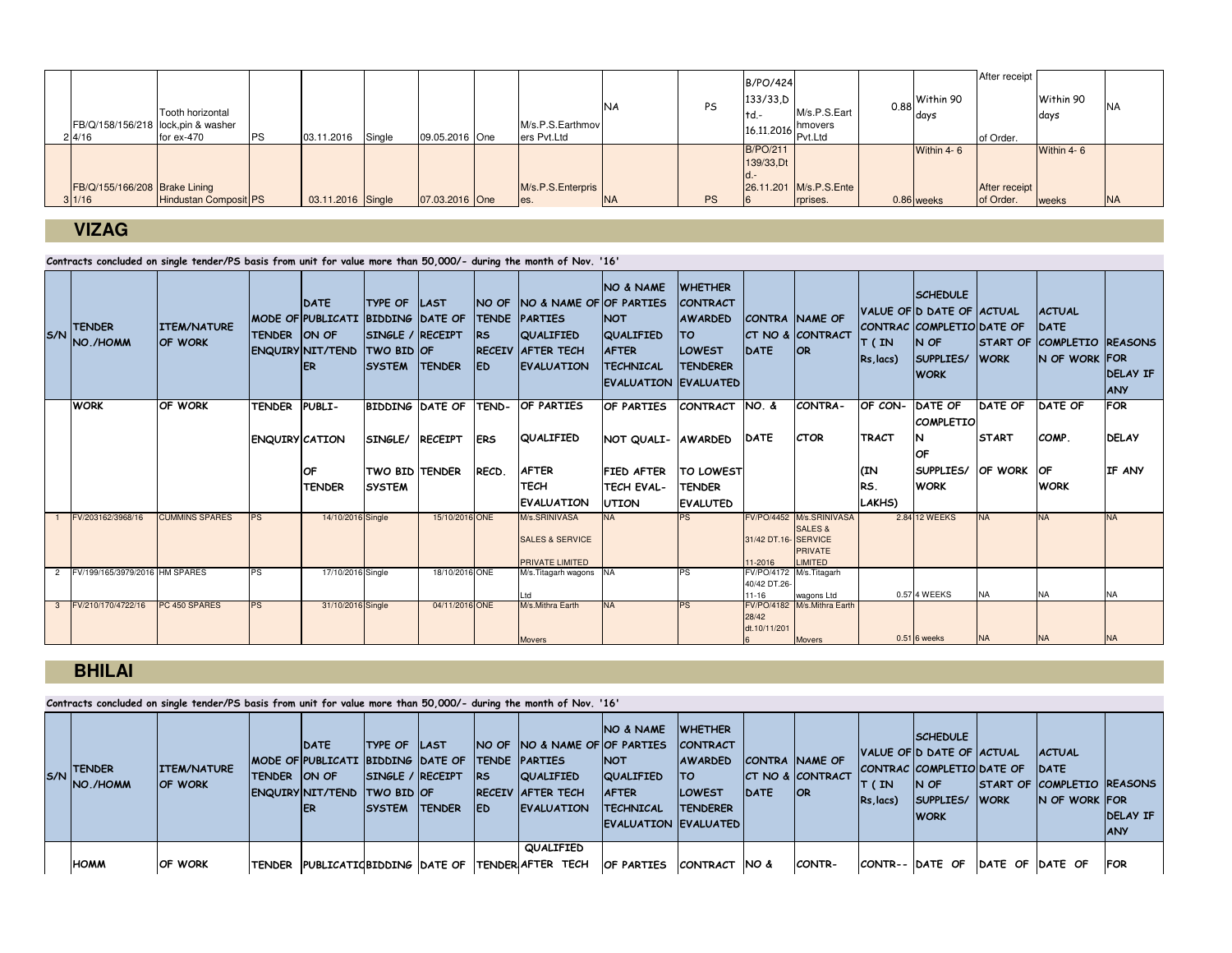|                   |                       |                        |                   |                |                   |                          |                            |            |                           |                                                    |                | <b>COMPLETIO</b>                 |                     | <b>COMPLETIO</b> |              |
|-------------------|-----------------------|------------------------|-------------------|----------------|-------------------|--------------------------|----------------------------|------------|---------------------------|----------------------------------------------------|----------------|----------------------------------|---------------------|------------------|--------------|
|                   |                       | <b>ENQUIRY OF NIT/</b> |                   | SINGLE/        | <b>RECEIPT</b>    | <b>RECEIIVEVALUATION</b> | NOT QUALIFI AWARDED        |            | <b>DATE</b>               | <b>ACTOR</b>                                       | ACT (IN        | -IN                              | <b>START</b>        | ΙN               | <b>DELAY</b> |
|                   |                       |                        |                   |                |                   |                          |                            |            |                           |                                                    |                | OF                               |                     |                  |              |
|                   |                       |                        |                   |                |                   |                          |                            |            |                           |                                                    |                | SUPPLIES/                        |                     |                  |              |
|                   |                       |                        | <b>TENDER</b>     | TWO BID TENDER |                   |                          | AFTER TECH. TO LOWEST      |            |                           |                                                    | Rs.Lakhs) WORK |                                  | OF WORK OF WORK     |                  | IF ANY       |
|                   |                       |                        |                   | <b>SYSTEM</b>  |                   |                          | <b>EVALUATION TENDERER</b> |            |                           |                                                    |                |                                  |                     |                  |              |
|                   |                       |                        |                   |                |                   |                          |                            |            |                           |                                                    | F.C. Value     |                                  |                     |                  |              |
|                   |                       |                        |                   |                |                   |                          |                            | EVALUATED. |                           |                                                    | IRs.           |                                  |                     |                  |              |
|                   |                       |                        |                   |                |                   |                          |                            |            |                           |                                                    |                |                                  |                     |                  |              |
|                   |                       |                        |                   |                |                   |                          |                            |            | <b>BH/11230 M/s. Tata</b> |                                                    |                |                                  |                     |                  |              |
|                   | <b>Hyd.Oil Super</b>  |                        |                   |                |                   |                          |                            |            | 1/35, Dtd. - Hitachi      | 12.11.201 Const. Machi                             |                | 1 to 2                           |                     |                  |              |
| BH/1677/16        | Ex46 HN               | P.S                    | 08.11.2016 Single |                | 18.11.2016 Single | <b>NA</b>                | <b>NA</b>                  | <b>NA</b>  |                           | nery                                               | 1.5            | months.                          | 15.11.2016 15.01.17 |                  | Received     |
|                   |                       |                        |                   |                |                   |                          |                            |            |                           |                                                    |                |                                  |                     |                  |              |
|                   |                       |                        |                   |                |                   |                          |                            |            | <b>BH/45630</b>           |                                                    |                |                                  |                     |                  |              |
|                   | Champion              |                        |                   |                |                   |                          |                            |            |                           | 5/35, Dtd.- M/s. Champi<br>$12.11.201$ on Jointing |                |                                  |                     |                  |              |
| BH/1652/16        | <b>Jointing Sheet</b> | P.S                    | 05.11.2016        | Single         | 18.11.2016 Single | <b>NA</b>                | <b>NA</b>                  | <b>NA</b>  |                           | Pvt.Ltd.                                           | 0.94           | 4 to 6 Weeks 15.11.2016 31.12.16 |                     |                  | Received     |
|                   |                       |                        |                   |                |                   |                          |                            |            |                           |                                                    |                |                                  |                     |                  |              |
| <b>Bhadravati</b> |                       |                        |                   |                |                   |                          |                            |            |                           |                                                    |                |                                  |                     |                  |              |

**Contracts concluded on single tender/PS basis from unit for value more than 50,000/- during the month of Nov. '16'**

| S/N | <b>TENDER</b><br>INO./HOMM | <b>ITEM/NATURE</b><br><b>OF WORK</b> | <b>TENDER ON OF</b> | <b>IDATE</b><br>IMODE OF PUBLICATI BIDDING DATE OF TENDE PARTIES<br><b>ENQUIRY NIT/TEND TWO BID OF</b><br><b>ER</b> | <b>ITYPE OF LAST</b><br><b>SINGLE / RECEIPT</b><br><b>ISYSTEM</b> | <b>TENDER</b> | <b>RS</b><br><b>IED</b> | NO OF INO & NAME OF OF PARTIES<br><b>QUALIFIED</b><br><b>RECEIV AFTER TECH</b><br><b>EVALUATION</b> | <b>NO &amp; NAME</b><br><b>INOT</b><br><b>OUALIFIED</b><br><b>AFTER</b><br><b>TECHNICAL</b><br>EVALUATION EVALUATED | <b>WHETHER</b><br><b>CONTRACT</b><br><b>AWARDED</b><br><b>ITO</b><br><b>ILOWEST</b><br><b>TENDERER</b> | <b>IDATE</b> | CONTRA NAME OF<br>ICT NO & ICONTRACT<br> OR | T(N)<br>Rs, lacs) | <b>SCHEDULE</b><br>VALUE OFID DATE OF LACTUAL<br>CONTRAC COMPLETIO DATE OF<br>IN OF<br><b>SUPPLIES/ WORK</b><br><b>WORK</b> | <b>ACTUAL</b><br><b>IDATE</b><br>START OF COMPLETIO REASONS<br>IN OF WORK FOR | <b>IDELAY IF</b><br><b>ANY</b> |
|-----|----------------------------|--------------------------------------|---------------------|---------------------------------------------------------------------------------------------------------------------|-------------------------------------------------------------------|---------------|-------------------------|-----------------------------------------------------------------------------------------------------|---------------------------------------------------------------------------------------------------------------------|--------------------------------------------------------------------------------------------------------|--------------|---------------------------------------------|-------------------|-----------------------------------------------------------------------------------------------------------------------------|-------------------------------------------------------------------------------|--------------------------------|
|     | NIL.                       | <b>NIL</b>                           | NIL.                | NIL.                                                                                                                | NIL.                                                              | NIL.          | NIL.                    | <b>NIL</b>                                                                                          | NIL.                                                                                                                | NIL.                                                                                                   | NIL.         | NIL.                                        | NIL.              | NIL.                                                                                                                        | NIL.                                                                          |                                |

# **BOKARO**

| S/N | <b>TENDER</b><br><b>NO./HOMM</b> | <b>ITEM/NATURE</b><br><b>OF WORK</b> | <b>TENDER ON OF</b> | <b>DATE</b><br>MODE OF PUBLICATI BIDDING DATE OF<br><b>ENQUIRY NIT/TEND TWO BID OF</b><br><b>IER</b> | <b>TYPE OF LAST</b><br><b>SINGLE / RECEIPT</b><br><b>SYSTEM TENDER</b> |      | <b>IRS</b><br><b>IED</b> | NO OF NO & NAME OF OF PARTIES<br><b>TENDE PARTIES</b><br><b>QUALIFIED</b><br><b>RECEIV AFTER TECH</b><br><b>IEVALUATION</b> | <b>NO &amp; NAME</b><br><b>NOT</b><br><b>QUALIFIED</b><br><b>AFTER</b><br><b>TECHNICAL</b><br><b>IEVALUATION EVALUATED</b> | <b>WHETHER</b><br><b>CONTRACT</b><br><b>AWARDED</b><br>ITO.<br><b>LOWEST</b><br><b>TENDERER</b> | <b>DATE</b>                            | CONTRA NAME OF<br>ICT NO & ICONTRACT<br> OR | T(N)<br>Rs, lacs) | <b>SCHEDULE</b><br>VALUE OF D DATE OF ACTUAL<br>CONTRAC COMPLETIO DATE OF<br>IN OF<br>SUPPLIES/<br><b>WORK</b> | <b>WORK</b>                   | <b>ACTUAL</b><br><b>IDATE</b><br><b>START OF COMPLETIO REASONS</b><br>IN OF WORK FOR | <b>IDELAY IF</b><br><b>ANY</b> |
|-----|----------------------------------|--------------------------------------|---------------------|------------------------------------------------------------------------------------------------------|------------------------------------------------------------------------|------|--------------------------|-----------------------------------------------------------------------------------------------------------------------------|----------------------------------------------------------------------------------------------------------------------------|-------------------------------------------------------------------------------------------------|----------------------------------------|---------------------------------------------|-------------------|----------------------------------------------------------------------------------------------------------------|-------------------------------|--------------------------------------------------------------------------------------|--------------------------------|
|     | FBK/1924/2016                    | Recond Bucket cyl.                   | <b>PS</b>           | 22.10.2016                                                                                           | Single                                                                 | $--$ | one                      | M/s. L & T<br>Ltd., Dhanbad NA                                                                                              |                                                                                                                            | P.S.Basis                                                                                       | BK/WO/4<br>23368/37<br>$-1$ Dtd.<br>16 | M/s. L & T<br>09.11.20 Ltd., Dhanba<br>d    | 4.41              | Ex-stock                                                                                                       | After<br>receipt of<br>Order. | Full<br>Received                                                                     | <b>INA</b>                     |
|     |                                  |                                      |                     |                                                                                                      |                                                                        |      |                          |                                                                                                                             |                                                                                                                            |                                                                                                 |                                        |                                             |                   |                                                                                                                |                               |                                                                                      |                                |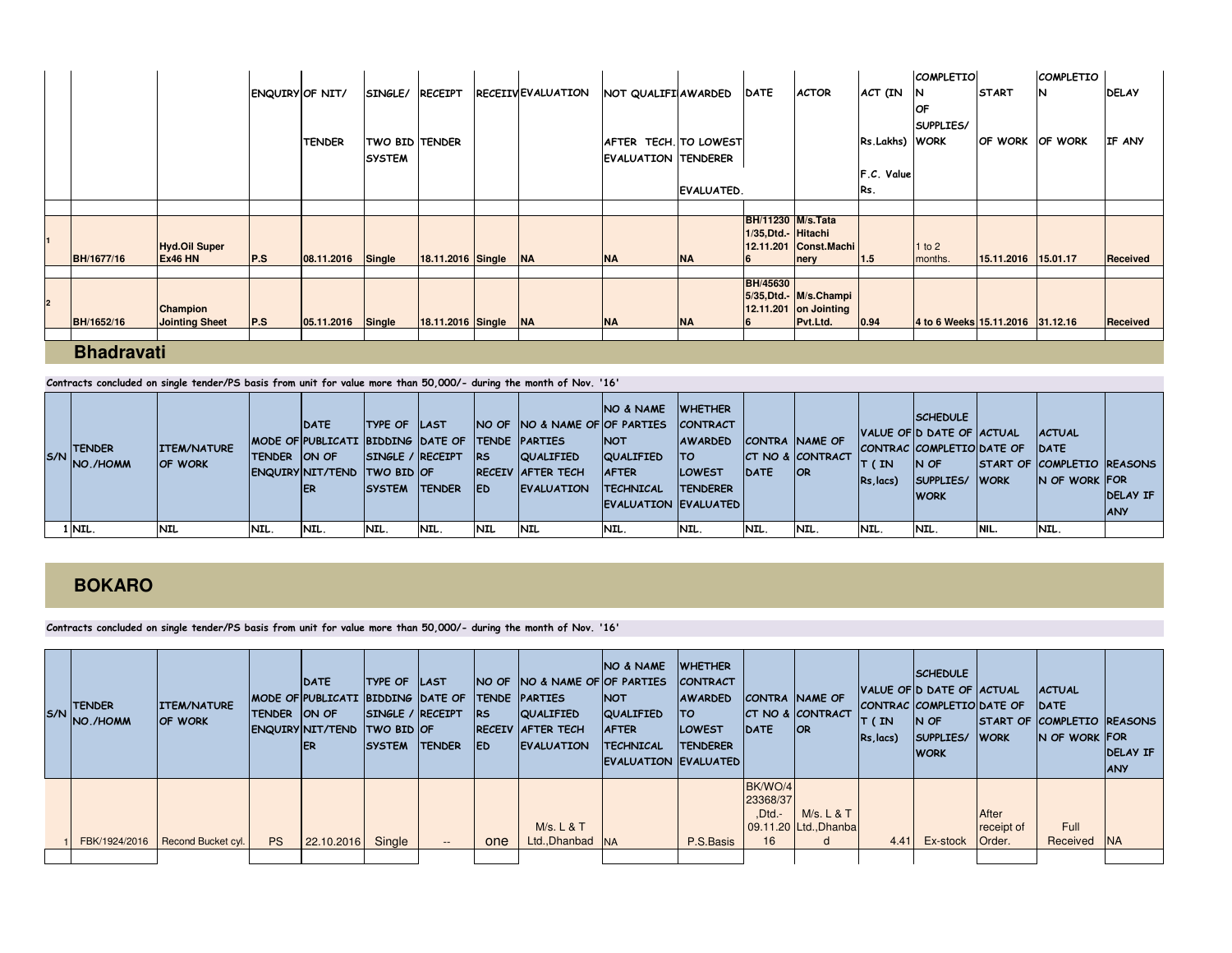|                          | FBKQ/259/324/19 Nytrogen cyl., skuib |           |                                  |                       | M/s. Associated          |           |           | BK/PO/4<br>17371/37<br>.Dtd.-             | M/s.<br>18.11.20 Associated         |      |                 | After<br>Receipt of                 | Not yet             |           |
|--------------------------|--------------------------------------|-----------|----------------------------------|-----------------------|--------------------------|-----------|-----------|-------------------------------------------|-------------------------------------|------|-----------------|-------------------------------------|---------------------|-----------|
| 69/16                    | etc.                                 | <b>PS</b> | 28.10.2016 Single 07.11.2016 One |                       | Engg.Ind                 | <b>NA</b> | P.S.Basis | 16                                        | Engg. Ind                           |      | $0.91$ 21.12.16 | Order                               | received            | <b>NA</b> |
|                          |                                      |           |                                  |                       |                          |           |           |                                           |                                     |      |                 |                                     |                     |           |
| FBKQ/274/351/20<br>41/16 | Ferro speed<br>Electrode             | P.S       | 17.11.2016                       | Single 21.11.2016 One | M/s. Apex<br>Enterprises | <b>NA</b> | P.S.Basis | BK/PO/2<br>50374/37<br>$.$ Dtd. $-$<br>16 | $26.11.20$ M/s. Apex<br>Enterprises | 0.71 | 13.01.17        | After<br><b>Receipt of</b><br>Order | Partly<br>received. | NA        |
|                          |                                      |           |                                  |                       |                          |           |           |                                           |                                     |      |                 |                                     |                     |           |

#### **DURGAPUR**

**Contracts concluded on single tender/PS basis from unit for value more than 50,000/- during the month of Nov. '16'**

| S/N        | <b>TENDER</b><br><b>NO./HOMM</b> | <b>ITEM/NATURE</b><br><b>OF WORK</b>                      | TENDER ON OF | <b>DATE</b><br><b>IMODE OF PUBLICATI</b><br>ENQUIRY NIT/TEND<br>IER. | <b>ITYPE OF LAST</b><br><b>BIDDING DATE OF</b><br>SINGLE / RECEIPT<br><b>TWO BID OF</b><br>SYSTEM TENDER |            | <b>TENDE</b><br><b>RS</b><br><b>RECEIV</b><br><b>IED</b> | NO OF NO & NAME OF OF PARTIES<br><b>PARTIES</b><br><b>QUALIFIED</b><br><b>AFTER TECH</b><br><b>EVALUATION</b> | <b>NO &amp; NAME</b><br><b>NOT</b><br><b>QUALIFIED</b><br><b>AFTER</b><br><b>TECHNICAL</b><br><b>EVALUATION EVALUATED</b> | <b>WHETHER</b><br><b>CONTRACT</b><br><b>AWARDED</b><br><b>TO</b><br><b>LOWEST</b><br><b>TENDERER</b> | DATE                                            | <b>CONTRA NAME OF</b><br>CT NO & CONTRACT<br> OR | $ T $ ( IN<br>Rs, lacs) | <b>SCHEDULE</b><br>VALUE OF D DATE OF ACTUAL<br>CONTRAC COMPLETIO DATE OF<br>IN OF<br>SUPPLIES/<br><b>WORK</b> | <b>WORK</b>               | <b>ACTUAL</b><br><b>DATE</b><br>START OF COMPLETIO REASONS<br>IN OF WORK FOR | <b>DELAY IF</b><br><b>ANY</b> |
|------------|----------------------------------|-----------------------------------------------------------|--------------|----------------------------------------------------------------------|----------------------------------------------------------------------------------------------------------|------------|----------------------------------------------------------|---------------------------------------------------------------------------------------------------------------|---------------------------------------------------------------------------------------------------------------------------|------------------------------------------------------------------------------------------------------|-------------------------------------------------|--------------------------------------------------|-------------------------|----------------------------------------------------------------------------------------------------------------|---------------------------|------------------------------------------------------------------------------|-------------------------------|
| $\vert$ 1) | FD/Q/085/139/201<br>16           | Servicing of<br>Tippers(2 Nos)                            | P.S          | 02/07/2016                                                           | Single                                                                                                   | 17/08/2016 | One                                                      | One.M/s.Bhandari<br>Automobiles                                                                               | N.A.                                                                                                                      | N.A.                                                                                                 | D/811<br>206/41, Dt<br>$d -$<br>$6\overline{6}$ | 01.11.201 M/s. Bhandari<br>Automobiles           | 0.55                    | 4 weeks                                                                                                        | After receipt<br>of Order | Expected by<br>07.01.2017                                                    | N.A.                          |
|            |                                  |                                                           |              |                                                                      |                                                                                                          |            |                                                          |                                                                                                               |                                                                                                                           |                                                                                                      |                                                 |                                                  |                         |                                                                                                                |                           |                                                                              |                               |
|            |                                  |                                                           |              |                                                                      |                                                                                                          |            |                                                          |                                                                                                               |                                                                                                                           |                                                                                                      | D/442                                           |                                                  |                         |                                                                                                                |                           |                                                                              |                               |
|            | FD/Q/093,094 &                   | Spares for NT-743                                         |              |                                                                      |                                                                                                          |            |                                                          | One, M/s. Garuda                                                                                              |                                                                                                                           |                                                                                                      | 208/41, Dt<br>d.-<br>02.11.201                  | M/s.Garuda<br>Power Pvt.                         |                         |                                                                                                                | After receipt             | Expected by                                                                  |                               |
| 2)         | 095/151/2016                     | <b>Cummins Engine</b>                                     | P.S          | 30/07/2016                                                           | Single                                                                                                   | 01/08/2016 | One                                                      | Power Pvt.Ltd.                                                                                                | N.A.                                                                                                                      | N.A.                                                                                                 | 6                                               | Ltd.                                             | 3.16                    | 6/12 weeks                                                                                                     | of Order                  | 30.01.2017                                                                   | N.A.                          |
|            |                                  |                                                           |              |                                                                      |                                                                                                          |            |                                                          |                                                                                                               |                                                                                                                           |                                                                                                      |                                                 |                                                  |                         |                                                                                                                |                           |                                                                              |                               |
| 3)         | 6                                | FD/Q/153/186/201 Spares for L&T PC-<br>450 Hyd. Excavator | P.S          | 12/09/2016                                                           | Single                                                                                                   | 21/09/2016 | One                                                      | One.M/s.SRL<br>Earthmoving Sol.<br>Pvt. Ltd.                                                                  | N.A.                                                                                                                      | <b>N.A.</b>                                                                                          | D/208<br>217/41, Dt<br>$d -$<br>03.11.201<br>6  | M/s.SRL<br>Earthmoving<br>Solution Pvt.<br>Ltd.  | 0.98                    | 4 weeks                                                                                                        | After receipt<br>of Order | 30/12/2016                                                                   | <b>N.A.</b>                   |

#### **DUBURI**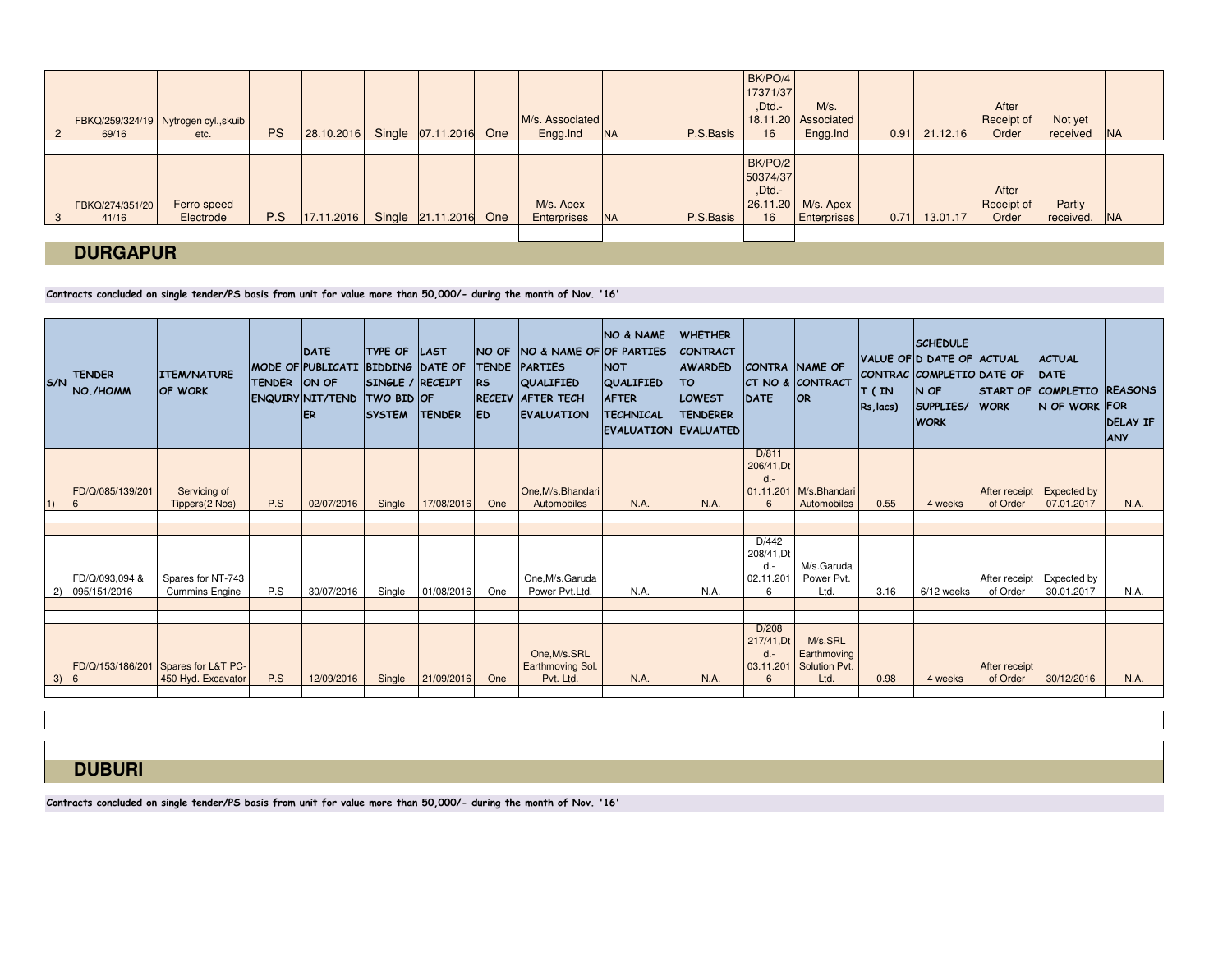|     | <b>TENDER</b> | <b>ITEM/NATURE</b> |                     | <b>IDATE</b><br>MODE OF PUBLICATI BIDDING DATE OF | <b>ITYPE OF LAST</b>    |               |            | NO OF INO & NAME OF OF PARTIES<br><b>ITENDE PARTIES</b> | <b>NO &amp; NAME</b><br><b>NOT</b> | <b>WHETHER</b><br><b>CONTRACT</b><br><b>AWARDED</b> |             | <b>CONTRA INAME OF</b> |           | <b>SCHEDULE</b><br>VALUE OF D DATE OF ACTUAL<br>CONTRAC COMPLETIO DATE OF |             | <b>ACTUAL</b><br><b>IDATE</b> |                 |
|-----|---------------|--------------------|---------------------|---------------------------------------------------|-------------------------|---------------|------------|---------------------------------------------------------|------------------------------------|-----------------------------------------------------|-------------|------------------------|-----------|---------------------------------------------------------------------------|-------------|-------------------------------|-----------------|
| S/N | INO./HOMM     | <b>OF WORK</b>     | <b>TENDER ON OF</b> |                                                   | <b>SINGLE / RECEIPT</b> |               | <b>IRS</b> | <b>QUALIFIED</b>                                        | <b>QUALIFIED</b>                   | <b>ITO</b>                                          |             | ICT NO & CONTRACT      | T ( IN    | N OF                                                                      |             | START OF COMPLETIO REASONS    |                 |
|     |               |                    |                     | <b>ENQUIRY NIT/TEND TWO BID OF</b>                |                         |               |            | <b>RECEIV AFTER TECH</b>                                | <b>AFTER</b>                       | <b>LOWEST</b>                                       | <b>DATE</b> | OR                     | Rs, lacs) | <b>SUPPLIES/</b>                                                          | <b>WORK</b> | IN OF WORK FOR                |                 |
|     |               |                    |                     | IER                                               | <b>ISYSTEM</b>          | <b>TENDER</b> | <b>IED</b> | <b>IEVALUATION</b>                                      | <b>TECHNICAL</b>                   | <b>TENDERER</b>                                     |             |                        |           | <b>WORK</b>                                                               |             |                               | <b>DELAY IF</b> |
|     |               |                    |                     |                                                   |                         |               |            |                                                         | <b>EVALUATION EVALUATED</b>        |                                                     |             |                        |           |                                                                           |             |                               | <b>ANY</b>      |
|     |               |                    |                     |                                                   |                         |               |            |                                                         |                                    |                                                     |             |                        |           |                                                                           |             |                               |                 |
|     | INIL.         | <b>NIL</b>         | NIL.                | NIL.                                              | NIL.                    | NIL.          | <b>NIL</b> | <b>NIL</b>                                              | NIL.                               | NIL.                                                | NIL.        | NIL.                   | NIL.      | NIL.                                                                      | INIL.       | NIL.                          |                 |

#### **HARIDWAR**

**Contracts concluded on single tender/PS basis from unit for value more than 50,000/- during the month of Nov. '16'**

| S/N TENDER<br>INO./HOMM | <b>ITEM/NATURE</b><br><b>OF WORK</b> | TENDER ON OF | <b>DATE</b><br>MODE OF PUBLICATI BIDDING DATE OF<br><b>ENQUIRY NIT/TEND TWO BID OF</b><br>ER | <b>ITYPE OF LAST</b><br><b>SINGLE / RECEIPT</b><br><b>ISYSTEM ITENDER</b> |       | <b>IRS</b><br><b>IED</b> | NO OF INO & NAME OF OF PARTIES<br><b>TENDE PARTIES</b><br><b>QUALIFIED</b><br><b>RECEIV AFTER TECH</b><br><b>IEVALUATION</b> | <b>NO &amp; NAME</b><br><b>NOT</b><br><b>QUALIFIED</b><br><b>AFTER</b><br><b>TECHNICAL</b><br>EVALUATION EVALUATED | <b>WHETHER</b><br><b>CONTRACT</b><br><b>AWARDED</b><br>ITO.<br><b>LOWEST</b><br><b>TENDERER</b> | <b>DATE</b> | <b>CONTRA INAME OF</b><br>ICT NO & CONTRACT<br> OR | T(TN)<br>Rs, lacs) | <b>SCHEDULE</b><br>VALUE OF D DATE OF ACTUAL<br>CONTRAC COMPLETIO DATE OF<br>IN OF<br><b>SUPPLIES/</b><br><b>WORK</b> | <b>WORK</b> | <b>ACTUAL</b><br><b>IDATE</b><br>START OF COMPLETIO REASONS<br>IN OF WORK FOR | <b>DELAY IF</b><br><b>ANY</b> |
|-------------------------|--------------------------------------|--------------|----------------------------------------------------------------------------------------------|---------------------------------------------------------------------------|-------|--------------------------|------------------------------------------------------------------------------------------------------------------------------|--------------------------------------------------------------------------------------------------------------------|-------------------------------------------------------------------------------------------------|-------------|----------------------------------------------------|--------------------|-----------------------------------------------------------------------------------------------------------------------|-------------|-------------------------------------------------------------------------------|-------------------------------|
| 1 NIL.                  | <b>NIL</b>                           | NIL          | NIL.                                                                                         | NIL.                                                                      | INIL. | <b>NIL</b>               | <b>INIL</b>                                                                                                                  | NIL.                                                                                                               | NIL.                                                                                            | NIL.        | NIL.                                               | NIL.               | NIL.                                                                                                                  | INIL.       | NIL.                                                                          |                               |

#### **Salem**

**Contracts concluded on single tender/PS basis from unit for value more than 50,000/- during the month of Nov. '16'**

| S/N | <b>TENDER</b><br>INO./HOMM | <b>ITEM/NATURE</b><br><b>OF WORK</b> | TENDER ON OF | <b>IDATE</b><br>MODE OF PUBLICATI BIDDING DATE OF TENDE PARTIES<br><b>ENQUIRY NIT/TEND TWO BID OF</b><br>ER | <b>ITYPE OF LAST</b><br><b>SINGLE / RECEIPT</b><br><b>ISYSTEM TENDER</b> |      | <b>IRS</b><br><b>IED</b> | <b>NO OF INO &amp; NAME OF OF PARTIES</b><br><b>QUALIFIED</b><br><b>RECEIV AFTER TECH</b><br><b>IEVALUATION</b> | <b>NO &amp; NAME</b><br><b>NOT</b><br><b>QUALIFIED</b><br><b>AFTER</b><br><b>TECHNICAL</b><br>EVALUATION EVALUATED | <b>WHETHER</b><br><b>CONTRACT</b><br><b>AWARDED</b><br>ITO.<br><b>LOWEST</b><br><b>TENDERER</b> | <b>DATE</b> | <b>CONTRA INAME OF</b><br><b>CT NO &amp; CONTRACT</b><br> OR | T ( IN<br>Rs, lacs) | <b>SCHEDULE</b><br>VALUE OFID DATE OF LACTUAL<br>CONTRAC COMPLETIO DATE OF<br>IN OF<br>SUPPLIES/<br><b>WORK</b> | <b>WORK</b> | <b>ACTUAL</b><br><b>IDATE</b><br>START OF COMPLETIO REASONS<br>IN OF WORK FOR | <b>DELAY IF</b><br><b>ANY</b> |
|-----|----------------------------|--------------------------------------|--------------|-------------------------------------------------------------------------------------------------------------|--------------------------------------------------------------------------|------|--------------------------|-----------------------------------------------------------------------------------------------------------------|--------------------------------------------------------------------------------------------------------------------|-------------------------------------------------------------------------------------------------|-------------|--------------------------------------------------------------|---------------------|-----------------------------------------------------------------------------------------------------------------|-------------|-------------------------------------------------------------------------------|-------------------------------|
|     | 1 NIL.                     | <b>NIL</b>                           | NIL.         | NIL.                                                                                                        | INIL.                                                                    | NIL. | <b>NIL</b>               | <b>NIL</b>                                                                                                      | NIL.                                                                                                               | NIL.                                                                                            | NIL.        | NIL.                                                         | NIL.                | NIL.                                                                                                            | INIL.       | NIL.                                                                          |                               |

#### **Bangalore**

|     |               |                    |                     |                                                 |                         |               |           |                                | <b>NO &amp; NAME</b>        | <b>WHETHER</b>  |             |                        |           | <b>SCHEDULE</b>                |             |                            |            |
|-----|---------------|--------------------|---------------------|-------------------------------------------------|-------------------------|---------------|-----------|--------------------------------|-----------------------------|-----------------|-------------|------------------------|-----------|--------------------------------|-------------|----------------------------|------------|
|     |               |                    |                     | <b>DATE</b>                                     | <b>ITYPE OF LAST</b>    |               |           | NO OF INO & NAME OF OF PARTIES |                             | <b>CONTRACT</b> |             |                        |           |                                |             |                            |            |
|     |               |                    |                     | MODE OF PUBLICATI BIDDING DATE OF TENDE PARTIES |                         |               |           |                                | <b>NOT</b>                  | <b>AWARDED</b>  |             | <b>CONTRA INAME OF</b> |           | VALUE OF D DATE OF ACTUAL      |             | <b>ACTUAL</b>              |            |
| S/N | <b>TENDER</b> | <b>ITEM/NATURE</b> | <b>TENDER ON OF</b> |                                                 |                         |               | <b>RS</b> | <b>OUALIFIED</b>               |                             |                 |             | ICT NO & CONTRACT      |           | CONTRAC COMPLETIO DATE OF DATE |             |                            |            |
|     | INO./HOMM     | <b>OF WORK</b>     |                     |                                                 | <b>SINGLE / RECEIPT</b> |               |           |                                | <b>QUALIFIED</b>            | <b>ITO</b>      |             |                        | (IN)      | IN OF                          |             | START OF COMPLETIO REASONS |            |
|     |               |                    |                     | <b>ENQUIRY NIT/TEND TWO BID OF</b>              |                         |               |           | <b>RECEIV AFTER TECH</b>       | <b>AFTER</b>                | <b>LOWEST</b>   | <b>DATE</b> | OR                     |           | SUPPLIES/                      | <b>WORK</b> | IN OF WORK FOR             |            |
|     |               |                    |                     | IER                                             | <b>SYSTEM</b>           | <b>TENDER</b> | ED        | <b>IEVALUATION</b>             | <b>TECHNICAL</b>            | <b>TENDERER</b> |             |                        | Rs, lacs) |                                |             |                            |            |
|     |               |                    |                     |                                                 |                         |               |           |                                | <b>EVALUATION EVALUATED</b> |                 |             |                        |           | <b>WORK</b>                    |             |                            | DELAY IF   |
|     |               |                    |                     |                                                 |                         |               |           |                                |                             |                 |             |                        |           |                                |             |                            | <b>ANY</b> |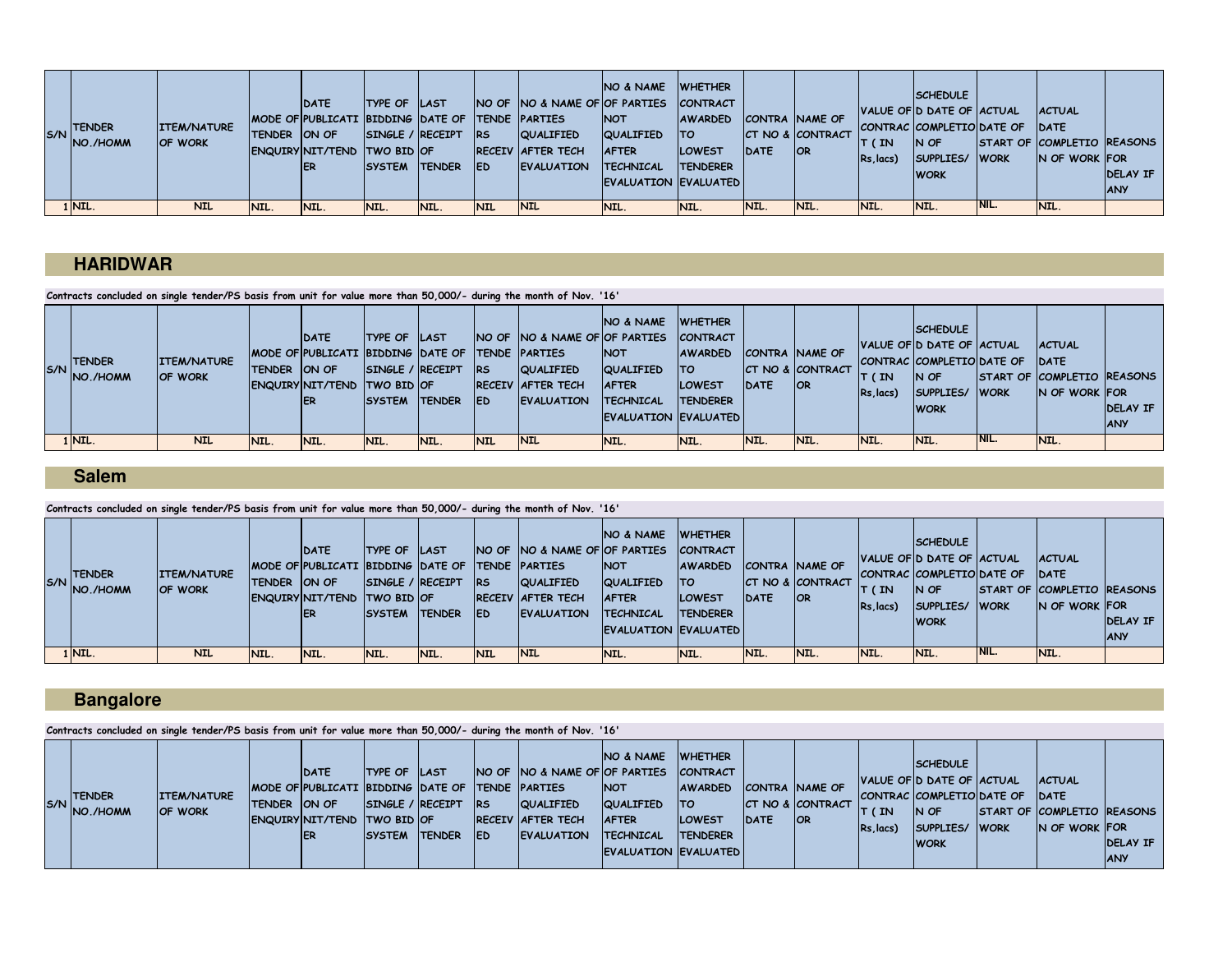| 1 NIL      | <b>NIL</b> | NIL. | NIL. | <b>NIL</b> | NIL. | <b>NIL</b> | <b>NIL</b> | <b>NIL</b> | <b>NIL</b> | NIL. | NIL. | <b>NIL</b> | NIL. | <b>NIL.</b> | NIL. |  |
|------------|------------|------|------|------------|------|------------|------------|------------|------------|------|------|------------|------|-------------|------|--|
|            |            |      |      |            |      |            |            |            |            |      |      |            |      |             |      |  |
| <b>FOR</b> |            |      |      |            |      |            |            |            |            |      |      |            |      |             |      |  |

#### <u>FOR</u> **December '16'**

**CO**

#### **Contracts concluded on single tender/PS basis from CO for value more than 50,000/- during the month of DEC. '16'**

| S/N | <b>TENDER</b><br>INO./HOMM | <b>ITEM/NATURE</b><br><b>OF WORK</b> | TENDER ON OF | DATE<br>MODE OF PUBLICATI BIDDING DATE OF<br><b>ENQUIRY NIT/TEND TWO BID OF</b><br><b>IER</b> | <b>TYPE OF LAST</b><br><b>SINGLE / RECEIPT</b><br><b>SYSTEM</b> | <b>TENDER</b>  | <b>RS</b><br><b>IED</b> | NO OF NO & NAME OF OF PARTIES<br>TENDE PARTIES<br><b>QUALIFIED</b><br><b>RECEIV AFTER TECH</b><br><b>EVALUATION</b> | NO & NAME<br><b>NOT</b><br><b>QUALIFIED</b><br><b>AFTER</b><br><b>TECHNICAL</b><br><b>EVALUATION EVALUATED</b> | <b>WHETHER</b><br><b>CONTRACT</b><br><b>AWARDED</b><br>ITO.<br><b>LOWEST</b><br><b>TENDERER</b> | <b>DATE</b>                  | CONTRA NAME OF<br>CT NO & CONTRACT<br><b>OR</b> | $ T $ ( IN<br>Rs, lacs) | <b>SCHEDULE</b><br>VALUE OF D DATE OF ACTUAL<br>CONTRAC COMPLETIO DATE OF<br>IN OF<br>SUPPLIES/<br><b>WORK</b> | <b>WORK</b>                             | <b>ACTUAL</b><br>DATE<br>START OF COMPLETIO REASONS<br>IN OF WORK FOR | <b>DELAY IF</b><br><b>ANY</b> |
|-----|----------------------------|--------------------------------------|--------------|-----------------------------------------------------------------------------------------------|-----------------------------------------------------------------|----------------|-------------------------|---------------------------------------------------------------------------------------------------------------------|----------------------------------------------------------------------------------------------------------------|-------------------------------------------------------------------------------------------------|------------------------------|-------------------------------------------------|-------------------------|----------------------------------------------------------------------------------------------------------------|-----------------------------------------|-----------------------------------------------------------------------|-------------------------------|
|     |                            |                                      |              |                                                                                               |                                                                 |                |                         |                                                                                                                     |                                                                                                                |                                                                                                 | CP/PO/25                     |                                                 |                         | 10 week                                                                                                        | <u>WITHIN OTO WITHIN OTO</u><br>10 week | Within 8 to                                                           |                               |
|     |                            |                                      |              |                                                                                               |                                                                 |                |                         |                                                                                                                     |                                                                                                                |                                                                                                 | 6097/39,D<br>td.-            |                                                 |                         | from the<br>date of                                                                                            | from the<br>date of                     | 10 week from<br>the date of                                           |                               |
|     |                            |                                      |              |                                                                                               |                                                                 |                |                         |                                                                                                                     |                                                                                                                |                                                                                                 | 16.12.201                    |                                                 |                         | receipt of                                                                                                     | receipt of                              | receipt of                                                            |                               |
|     | TN/2016/136                | Supply & Commissio P.S.              |              | 07.10.2016 Single                                                                             |                                                                 | 13.10.2016 One |                         | M/s.EVA & Compa NIL                                                                                                 |                                                                                                                | <b>YES</b>                                                                                      |                              | M/s.EVA & Co                                    | 2.4                     | the order.                                                                                                     | the order.                              | the order. NIL                                                        |                               |
|     |                            | with AMF panel for DG Set            |              |                                                                                               |                                                                 |                |                         |                                                                                                                     |                                                                                                                |                                                                                                 |                              |                                                 |                         |                                                                                                                |                                         |                                                                       |                               |
|     |                            |                                      |              |                                                                                               |                                                                 |                |                         |                                                                                                                     |                                                                                                                |                                                                                                 |                              |                                                 |                         | <b>WITNIN YU</b>                                                                                               | <b>WITNIN YU</b>                        | VVITNIN YU                                                            |                               |
|     |                            |                                      |              |                                                                                               |                                                                 |                |                         |                                                                                                                     |                                                                                                                |                                                                                                 | <b>CP/PO/22</b><br>5101/39,D |                                                 |                         | days from                                                                                                      | days from                               | days from                                                             |                               |
|     |                            |                                      |              |                                                                                               |                                                                 |                |                         |                                                                                                                     |                                                                                                                |                                                                                                 | td.-                         |                                                 |                         |                                                                                                                | the date of the date of                 | the date of                                                           |                               |
|     |                            |                                      |              |                                                                                               |                                                                 |                |                         |                                                                                                                     |                                                                                                                |                                                                                                 | 21.12.201                    |                                                 |                         | receipt of                                                                                                     | receipt of                              | receipt of                                                            |                               |
|     | 2 FC/7056/16               | Supply of shoes, sock P.S.           |              | 29.10.2016 Single                                                                             |                                                                 | 02.11.2016 One |                         | M/s.Bata Shoe Sto NIL                                                                                               |                                                                                                                | <b>YES</b>                                                                                      |                              | M/s.Bata Shoe                                   | 1.61                    | the order.                                                                                                     | the order.                              | the order.                                                            | <b>NIL</b>                    |
|     |                            |                                      |              |                                                                                               |                                                                 |                |                         |                                                                                                                     |                                                                                                                |                                                                                                 |                              |                                                 |                         |                                                                                                                |                                         |                                                                       |                               |
|     |                            |                                      |              |                                                                                               |                                                                 |                |                         |                                                                                                                     |                                                                                                                |                                                                                                 |                              |                                                 |                         |                                                                                                                |                                         |                                                                       |                               |

# **ROURKELA**

| S/N | <b>TENDER</b><br>INO./HOMM            | <b>ITEM/NATURE</b><br><b>OF WORK</b>        | TENDER ON OF | <b>DATE</b><br>IMODE OFIPUBLICATI IBIDDING IDATE OF<br><b>ENQUIRY NIT/TEND TWO BID OF</b><br>IER | <b>ITYPE OF LAST</b><br><b>SINGLE / RECEIPT</b><br><b>SYSTEM TENDER</b> |            | <b>RS</b><br><b>IED</b> | NO OF INO & NAME OF OF PARTIES<br><b>ITENDE PARTIES</b><br><b>QUALIFIED</b><br><b>RECEIV AFTER TECH</b><br><b>IEVALUATION</b> | <b>NO &amp; NAME</b><br><b>INOT</b><br><b>QUALIFIED</b><br><b>AFTER</b><br><b>TECHNICAL</b><br><b>EVALUATION EVALUATED</b> | <b>WHETHER</b><br><b>CONTRACT</b><br><b>AWARDED</b><br>ITO.<br><b>LOWEST</b><br><b>TENDERER</b> | <b>IDATE</b>                               | <b>CONTRA INAME OF</b><br>ICT NO & ICONTRACT<br> OR | T (IN<br>Rs, lacs) | <b>SCHEDULE</b><br>VALUE OFID DATE OF LACTUAL<br>CONTRAC COMPLETIO DATE OF<br>IN OF<br>SUPPLIES/<br><b>WORK</b> | <b>IWORK</b> | <b>ACTUAL</b><br><b>IDATE</b><br><b>START OF COMPLETIO REASONS</b><br>IN OF WORK FOR | DELAY IF<br><b>ANY</b> |
|-----|---------------------------------------|---------------------------------------------|--------------|--------------------------------------------------------------------------------------------------|-------------------------------------------------------------------------|------------|-------------------------|-------------------------------------------------------------------------------------------------------------------------------|----------------------------------------------------------------------------------------------------------------------------|-------------------------------------------------------------------------------------------------|--------------------------------------------|-----------------------------------------------------|--------------------|-----------------------------------------------------------------------------------------------------------------|--------------|--------------------------------------------------------------------------------------|------------------------|
|     | FR/203.21/2692/201 Filters for PC 450 | <b>Excavator</b>                            | PS           | 01/11/2016                                                                                       | Single                                                                  | 09/11/2016 | One                     | Larsen & Toubro<br>Ltd.,                                                                                                      | Nil                                                                                                                        | N/A                                                                                             | R/PO/2033 Larsen &<br>90/30<br>dt.2/12/201 | Toubro Ltd.,                                        | 0.85               | 30 days                                                                                                         | <b>NA</b>    | <b>NA</b>                                                                            | <b>NA</b>              |
|     |                                       | 2 FR/417.43/2593/201 Seal kit for Excavator | PS           | 20/10/2016                                                                                       | Single                                                                  | 26/10/2016 | One                     | Trishul Tread (P)<br>Ltd                                                                                                      | Nil                                                                                                                        | N/A                                                                                             | 94/30<br>dt.3/12/16                        | R/PO/4173 Trishul Tread<br>(P) Ltd.,                | 0.59               | 15 to 30 days                                                                                                   | <b>NA</b>    | <b>NA</b>                                                                            | <b>NA</b>              |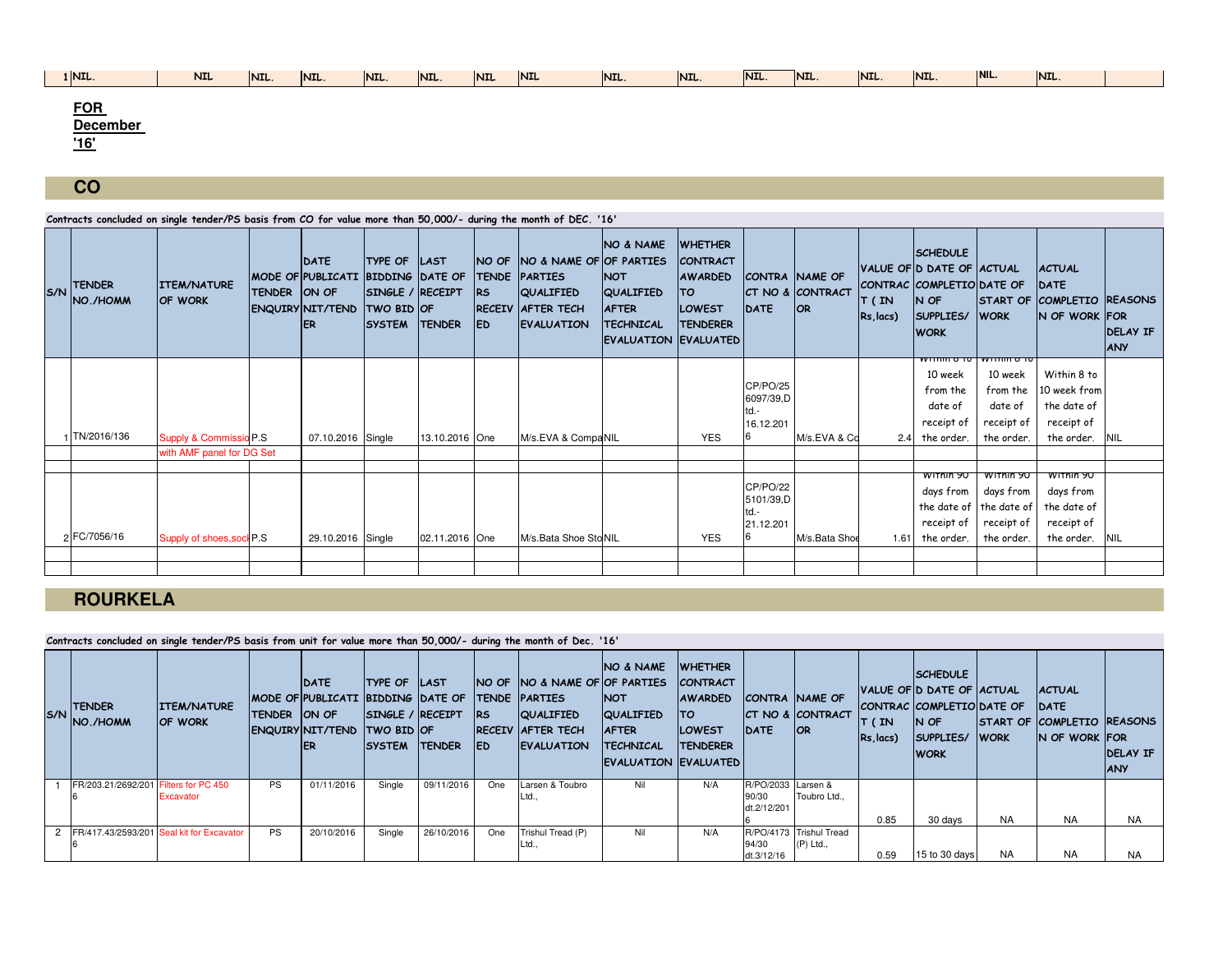|   |                                         | 3 FR/112.11/2869/201 Hyd. Oil & Axle oil for | PS        | 22/11/2016 | Single | 30/11/2016 | One | Larsen & Toubro         | Nil | N/A | R/PO/1123 Larsen &     |                        |      |               |           |           |           |
|---|-----------------------------------------|----------------------------------------------|-----------|------------|--------|------------|-----|-------------------------|-----|-----|------------------------|------------------------|------|---------------|-----------|-----------|-----------|
|   |                                         | Loader                                       |           |            |        |            |     | Ltd.,                   |     |     | 96/30                  | Toubro Ltd.,           |      |               |           |           |           |
|   |                                         |                                              |           |            |        |            |     |                         |     |     | dt.5/12/201            |                        |      |               |           |           |           |
|   |                                         |                                              |           |            |        |            |     |                         |     |     |                        |                        | 0.65 | 30 days       | <b>NA</b> | <b>NA</b> | <b>NA</b> |
|   | FR/623.1/2941/2016 Chemical for Auto    |                                              | <b>PS</b> | 03/12/2016 | Single | 05/12/2016 | One | <b>Associated Engg</b>  | Nil | N/A | R/PO/6233 Associated   |                        |      |               |           |           |           |
|   |                                         | <b>Fire Protection system</b>                |           |            |        |            |     | Industries              |     |     | 99/30                  | Engg                   |      |               |           |           |           |
|   |                                         |                                              |           |            |        |            |     |                         |     |     | dt.7/12/201 Industries |                        |      |               |           |           |           |
|   |                                         |                                              |           |            |        |            |     |                         |     |     |                        |                        | 0.59 | 30 days       | <b>NA</b> | <b>NA</b> | <b>NA</b> |
| 5 | FR/445.13/2498/201 OH of Cummins        |                                              | PS        | 07/10/2016 | Single | 12/10/2016 | One | Garuda Power (P)        | Nil | N/A |                        | R/WO/4454 Garuda Power |      |               |           |           |           |
|   |                                         | 6CTA 8.3 Engine                              |           |            |        |            |     | Ltd.,                   |     |     | 13/30                  | $(P)$ Ltd.,            |      |               |           |           |           |
|   |                                         |                                              |           |            |        |            |     |                         |     |     | dt.16/12/16            |                        |      | 8 to 12       |           |           |           |
|   |                                         |                                              |           |            |        |            |     |                         |     |     |                        |                        | 7.08 | weeks         | <b>NA</b> | <b>NA</b> | <b>NA</b> |
|   | 6 FR/421.1/2039/2016 SIEMENS power      |                                              | PS        | 09/08/2016 | Single | 17/08/2016 | One | Konark Electronix       | Nil | N/A | R/PO/4214 Konark       |                        |      |               |           |           |           |
|   |                                         | contactor                                    |           |            |        |            |     |                         |     |     | 18/30                  | Electronix             |      |               |           |           |           |
|   |                                         |                                              |           |            |        |            |     |                         |     |     | dt.20/12/16            |                        |      |               |           |           |           |
|   |                                         |                                              |           |            |        |            |     |                         |     |     |                        |                        | 0.84 | 6 Weeks       | <b>NA</b> | <b>NA</b> | <b>NA</b> |
|   | FR/417.56/3081/201 Coupling for BE-300  |                                              | PS        | 22/12/2016 | Single | 23/12/2016 | One | <b>BEML Limited</b>     | Nil | N/A |                        | R/PO/4174 BEML Limited |      |               |           |           |           |
|   |                                         | Excavator                                    |           |            |        |            |     |                         |     |     | 20/30                  |                        |      |               |           |           |           |
|   |                                         |                                              |           |            |        |            |     |                         |     |     | dt.23/12/20            |                        |      |               |           |           |           |
|   |                                         |                                              |           |            |        |            |     |                         |     |     | 16                     |                        | 1.35 | 3 to 4 months | <b>NA</b> | <b>NA</b> | <b>NA</b> |
|   | 8 FR/430.54/2860/201 Spares for CLT-754 |                                              | PS        | 21/11/2016 | Single | 30/11/2016 | One | <b>Premnath Diesels</b> | Nil | N/A | R/PO/4304 Premnath     |                        |      |               |           |           |           |
|   |                                         | Transmission.                                |           |            |        |            |     | (P) Ltd.,               |     |     | 21/30                  | Diesels (P)            |      |               |           |           |           |
|   |                                         |                                              |           |            |        |            |     |                         |     |     | dt.24/12/20 Ltd.,      |                        |      |               |           |           |           |
|   |                                         |                                              |           |            |        |            |     |                         |     |     | 16                     |                        | .25  | 60 days       | <b>NA</b> | <b>NA</b> | <b>NA</b> |

#### **BURNPUR**

| S/N | <b>TENDER</b><br>NO./HOMM  | <b>ITEM/NATURE</b><br><b>OF WORK</b> | TENDER ON OF | <b>DATE</b><br><b>MODE OF PUBLICATI</b><br><b>ENQUIRY NIT/TEND</b><br><b>IER</b> | <b>TYPE OF LAST</b><br><b>BIDDING DATE OF</b><br>SINGLE / RECEIPT<br><b>TWO BID OF</b><br>SYSTEM TENDER |                | <b>TENDE</b><br><b>RS</b><br><b>RECEIV</b><br><b>IED</b> | NO OF NO & NAME OF OF PARTIES<br><b>PARTIES</b><br><b>QUALIFIED</b><br><b>AFTER TECH</b><br><b>EVALUATION</b> | <b>NO &amp; NAME</b><br><b>NOT</b><br><b>QUALIFIED</b><br><b>AFTER</b><br><b>TECHNICAL</b><br><b>EVALUATION EVALUATED</b> | <b>WHETHER</b><br><b>CONTRACT</b><br><b>AWARDED</b><br><b>TO</b><br><b>LOWEST</b><br><b>TENDERER</b> | <b>DATE</b>                                       | CONTRA NAME OF<br>CT NO & CONTRACT<br><b>OR</b> | T(N)<br>Rs, lacs) | <b>SCHEDULE</b><br>VALUE OF D DATE OF ACTUAL<br>CONTRAC COMPLETIO DATE OF<br>IN OF<br>SUPPLIES/<br><b>WORK</b> | <b>WORK</b>                | <b>ACTUAL</b><br><b>DATE</b><br><b>START OF COMPLETIO REASONS</b><br>IN OF WORK FOR | <b>DELAY IF</b><br><b>ANY</b> |
|-----|----------------------------|--------------------------------------|--------------|----------------------------------------------------------------------------------|---------------------------------------------------------------------------------------------------------|----------------|----------------------------------------------------------|---------------------------------------------------------------------------------------------------------------|---------------------------------------------------------------------------------------------------------------------------|------------------------------------------------------------------------------------------------------|---------------------------------------------------|-------------------------------------------------|-------------------|----------------------------------------------------------------------------------------------------------------|----------------------------|-------------------------------------------------------------------------------------|-------------------------------|
|     | FB/Q/156/157/218 Seal      |                                      |              |                                                                                  |                                                                                                         |                |                                                          |                                                                                                               | <b>NA</b>                                                                                                                 | <b>PS</b>                                                                                            | <b>B/PO/424</b>                                   |                                                 |                   | 1.95 Within 60                                                                                                 |                            | After receipt Within 60 days NA                                                     |                               |
|     |                            | kit, bucket, cylinder                |              |                                                                                  |                                                                                                         |                |                                                          |                                                                                                               |                                                                                                                           |                                                                                                      | 160/33, Dt<br>d.-                                 |                                                 |                   |                                                                                                                |                            |                                                                                     |                               |
|     |                            |                                      |              |                                                                                  |                                                                                                         |                |                                                          |                                                                                                               |                                                                                                                           |                                                                                                      | 17.12.201                                         |                                                 |                   |                                                                                                                |                            |                                                                                     |                               |
|     | 2/16                       | etc                                  | <b>PS</b>    | 03.11.2016                                                                       | Single                                                                                                  | 08.11.2016 One |                                                          | M/s.P.S.Earthmov                                                                                              |                                                                                                                           |                                                                                                      |                                                   | M/s.P.S.Earth                                   |                   | days                                                                                                           | of Order.                  |                                                                                     |                               |
|     | FB/Q/151/164/216           |                                      |              |                                                                                  |                                                                                                         |                |                                                          |                                                                                                               | <b>NA</b>                                                                                                                 | P <sub>S</sub>                                                                                       | B/PO/600<br>161/33, Dt<br>d.-<br>17.12.201        |                                                 | 1.36              | Within 4-6<br>weeks                                                                                            | After receipt              | Within 4-6<br>weeks                                                                 | <b>NA</b>                     |
|     | 2 7/16                     | Air compressor-inger PS              |              | 02.11.2016                                                                       | Single                                                                                                  | 09.11.2016 One |                                                          | M/s.U.D.Marketing                                                                                             |                                                                                                                           |                                                                                                      |                                                   | M/s.U.D.Mark                                    |                   |                                                                                                                | of Order.                  |                                                                                     |                               |
|     | FB/Q/120/135/208<br>3 3/16 | Splicing contractor, di PS           |              | 17.10.2016 Single                                                                |                                                                                                         | 27.10.2016 One |                                                          | M/s.Southern elect NA                                                                                         |                                                                                                                           | <b>PS</b>                                                                                            | <b>B/PO/000</b><br>162/33, Dt<br>d.-<br>20.12.201 | M/s.Southern                                    |                   | Within 15<br>$0.77$ days                                                                                       | After receipt<br>of Order. | Within 15 davs                                                                      | <b>NA</b>                     |
|     | FB/Q/192/220/239<br>41/16  | Soleniod valve 120 v PS              |              | 07.12.2016 Single                                                                |                                                                                                         | 12.12.2016 One |                                                          | M/s Parcomm hydi NA                                                                                           |                                                                                                                           | <b>PS</b>                                                                                            | <b>B/PO/417</b><br>163/33, Dt<br>d.-<br>21.12.201 | M/s Parcomm                                     |                   | Within 4<br>1.15 weeks                                                                                         | After receipt<br>of Order. | Within 4<br>weeks                                                                   | <b>NA</b>                     |
|     |                            |                                      |              |                                                                                  |                                                                                                         |                |                                                          |                                                                                                               |                                                                                                                           |                                                                                                      | <b>B/PO/250</b>                                   |                                                 |                   | Within 10                                                                                                      |                            | Within 10 days                                                                      |                               |
|     | FB/Q/133/144/233/          |                                      |              |                                                                                  |                                                                                                         |                |                                                          |                                                                                                               |                                                                                                                           |                                                                                                      | 169/33, Dt<br>d.-<br>21.12.201                    |                                                 |                   |                                                                                                                | After receipt              |                                                                                     |                               |
|     | 16                         | Special electrode                    | <b>IPS</b>   | 28.10.2016 Single                                                                |                                                                                                         | 02.11.2016 One |                                                          | M/s.Bharat Traders NA                                                                                         |                                                                                                                           | PS                                                                                                   |                                                   | M/s.Bharat Tra                                  |                   | $0.77$ days                                                                                                    | of Order.                  |                                                                                     | <b>NA</b>                     |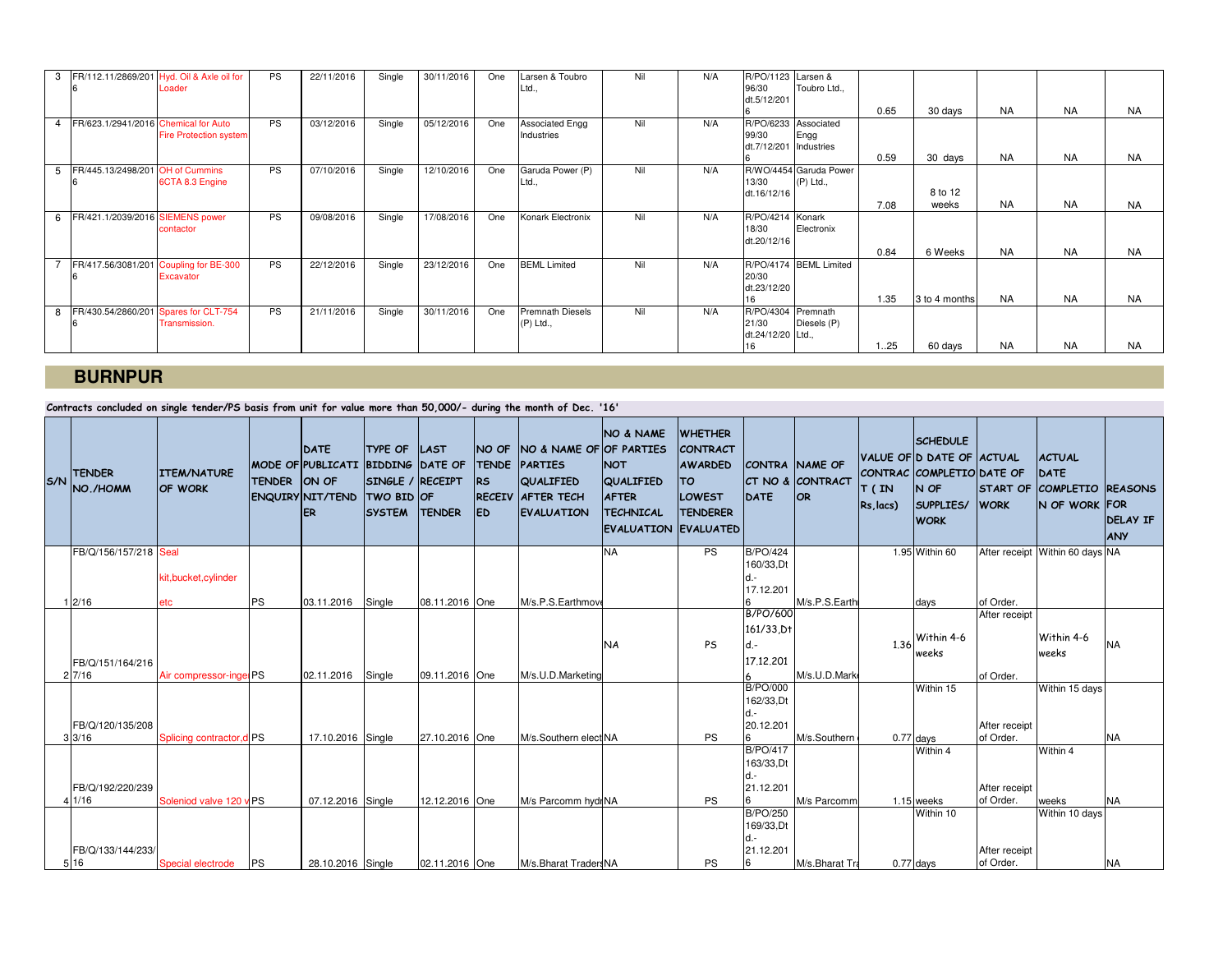|                  |                        |            |                   |        |                |                        |           | <b>B/PO/456</b> |                |             | Within 120                    |               | Within 120       |     |
|------------------|------------------------|------------|-------------------|--------|----------------|------------------------|-----------|-----------------|----------------|-------------|-------------------------------|---------------|------------------|-----|
|                  |                        |            |                   |        |                |                        |           | 179/33, Dt      |                |             |                               |               |                  |     |
|                  |                        |            |                   |        |                |                        |           |                 |                |             |                               |               |                  |     |
| FB/Q/162/180/222 |                        |            |                   |        |                |                        |           | 28.12.201       |                |             |                               | After receipt |                  |     |
| 6 3/16           | Spitman fiber comprePS |            | 07.11.2016 Single |        | 15.11.2016 One | M/s.Champion join NA   | <b>PS</b> |                 | M/s.Champion   | $0.94$ days |                               | of Order.     | days             | INA |
|                  |                        |            |                   |        |                |                        |           | <b>B/PO/227</b> |                |             |                               |               |                  |     |
|                  |                        |            |                   |        |                |                        |           | 181/33, Dt      |                |             |                               |               |                  |     |
|                  |                        |            |                   |        |                |                        |           |                 |                |             |                               |               |                  |     |
| FB/Q/195/224/240 |                        |            |                   |        |                |                        |           | 29.12.201       |                |             |                               | After receipt |                  |     |
| 7 0/16           | <b>HSD</b>             | <b>IPS</b> | 29.10.2016        | Single | 02.12.2016 One | M/s.Indian Oil Corr NA | <b>PS</b> |                 | M/s.Indian Oil |             | 87.31 Within 3 days of Order. |               | Within 3 days NA |     |
| VITAN            |                        |            |                   |        |                |                        |           |                 |                |             |                               |               |                  |     |

**VIZAG**

**Contracts concluded on single tender/PS basis from unit for value more than 50,000/- during the month of Dec. '16'**

| S/N | <b>TENDER</b><br><b>NO./HOMM</b> | <b>ITEM/NATURE</b><br><b>OF WORK</b> | TENDER ON OF          | DATE<br>MODE OF PUBLICATI BIDDING DATE OF<br><b>ENQUIRY NIT/TEND TWO BID OF</b><br><b>IER</b> | <b>TYPE OF LAST</b><br><b>SINGLE / RECEIPT</b><br><b>SYSTEM</b> | <b>TENDER</b>  | <b>IRS</b><br><b>IED</b> | <b>NO OF INO &amp; NAME OF OF PARTIES</b><br><b>TENDE PARTIES</b><br><b>QUALIFIED</b><br><b>RECEIV AFTER TECH</b><br><b>IEVALUATION</b> | <b>NO &amp; NAME</b><br><b>INOT</b><br><b>QUALIFIED</b><br><b>AFTER</b><br><b>TECHNICAL</b><br><b>EVALUATION EVALUATED</b> | <b>WHETHER</b><br><b>CONTRACT</b><br><b>AWARDED</b><br><b>ITO</b><br><b>LOWEST</b><br><b>TENDERER</b> | DATE  | <b>CONTRA NAME OF</b><br><b>CT NO &amp; CONTRACT</b><br> OR | T(N)<br>Rs, lacs) | <b>SCHEDULE</b><br>VALUE OFID DATE OF IACTUAL<br>CONTRAC COMPLETIO DATE OF<br>N OF<br>SUPPLIES/<br><b>WORK</b> | <b>START OF</b><br><b>WORK</b> | <b>ACTUAL</b><br><b>IDATE</b><br>COMPLETIO REASONS<br>IN OF WORK FOR | <b>DELAY IF</b><br><b>ANY</b> |
|-----|----------------------------------|--------------------------------------|-----------------------|-----------------------------------------------------------------------------------------------|-----------------------------------------------------------------|----------------|--------------------------|-----------------------------------------------------------------------------------------------------------------------------------------|----------------------------------------------------------------------------------------------------------------------------|-------------------------------------------------------------------------------------------------------|-------|-------------------------------------------------------------|-------------------|----------------------------------------------------------------------------------------------------------------|--------------------------------|----------------------------------------------------------------------|-------------------------------|
|     | <b>WORK</b>                      | <b>OF WORK</b>                       | <b>TENDER</b>         | <b>PUBLI-</b>                                                                                 | <b>BIDDING DATE OF</b>                                          |                | TEND-                    | <b>OF PARTIES</b>                                                                                                                       | OF PARTIES                                                                                                                 | <b>CONTRACT</b>                                                                                       | NO. & | CONTRA-                                                     | OF CON-           | DATE OF                                                                                                        | DATE OF                        | DATE OF                                                              | <b>FOR</b>                    |
|     |                                  |                                      |                       |                                                                                               |                                                                 |                |                          |                                                                                                                                         |                                                                                                                            |                                                                                                       |       |                                                             |                   | <b>COMPLETIO</b>                                                                                               |                                |                                                                      |                               |
|     |                                  |                                      | <b>ENQUIRY CATION</b> |                                                                                               | SINGLE/                                                         | <b>RECEIPT</b> | <b>IERS</b>              | <b>QUALIFIED</b>                                                                                                                        | NOT QUALI- AWARDED                                                                                                         |                                                                                                       | DATE  | <b>CTOR</b>                                                 | <b>TRACT</b>      |                                                                                                                | <b>START</b>                   | COMP.                                                                | <b>DELAY</b>                  |
|     |                                  |                                      |                       |                                                                                               |                                                                 |                |                          |                                                                                                                                         |                                                                                                                            |                                                                                                       |       |                                                             |                   | OF                                                                                                             |                                |                                                                      |                               |
|     |                                  |                                      |                       | OF                                                                                            | <b>TWO BID TENDER</b>                                           |                | RECD.                    | <b>AFTER</b>                                                                                                                            | <b>FIED AFTER</b>                                                                                                          | <b>TO LOWEST</b>                                                                                      |       |                                                             | (IN               | SUPPLIES/                                                                                                      | OF WORK                        | <b>IOF</b>                                                           | IF ANY                        |
|     |                                  |                                      |                       | <b>TENDER</b>                                                                                 | <b>SYSTEM</b>                                                   |                |                          | <b>TECH</b>                                                                                                                             | <b>TECH EVAL-</b>                                                                                                          | <b>TENDER</b>                                                                                         |       |                                                             | IRS.              | <b>WORK</b>                                                                                                    |                                | <b>WORK</b>                                                          |                               |
|     |                                  |                                      |                       |                                                                                               |                                                                 |                |                          | <b>EVALUATION</b>                                                                                                                       | UTION                                                                                                                      | <b>EVALUTED</b>                                                                                       |       |                                                             | LAKHS)            |                                                                                                                |                                |                                                                      |                               |
|     |                                  |                                      |                       |                                                                                               |                                                                 |                |                          |                                                                                                                                         |                                                                                                                            |                                                                                                       |       |                                                             |                   |                                                                                                                |                                |                                                                      |                               |
|     | I NIL.                           | <b>NIL</b>                           | NIL.                  | NIL.                                                                                          | NIL.                                                            | NIL.           | <b>NIL</b>               | <b>NIL</b>                                                                                                                              | NIL.                                                                                                                       | NIL.                                                                                                  | NIL.  | NIL.                                                        | NIL.              | NIL.                                                                                                           | NIL.                           | NIL.                                                                 |                               |
|     |                                  |                                      |                       |                                                                                               |                                                                 |                |                          |                                                                                                                                         |                                                                                                                            |                                                                                                       |       |                                                             |                   |                                                                                                                |                                |                                                                      |                               |

### **BHILAI**

| S/N | <b>TENDER</b><br>NO./HOMM | <b>ITEM/NATURE</b><br><b>OF WORK</b> | TENDER ON OF           | DATE<br><b>IMODE OF PUBLICATI BIDDING DATE OF</b><br><b>ENQUIRY NIT/TEND TWO BID OF</b><br><b>IER</b> | <b>TYPE OF LAST</b><br><b>SINGLE / RECEIPT</b><br><b>SYSTEM TENDER</b> |                | <b>RS</b><br><b>IED</b> | NO OF NO & NAME OF OF PARTIES<br><b>TENDE PARTIES</b><br><b>QUALIFIED</b><br><b>RECEIV AFTER TECH</b><br><b>EVALUATION</b> | <b>NO &amp; NAME</b><br><b>NOT</b><br><b>QUALIFIED</b><br><b>AFTER</b><br><b>TECHNICAL</b><br>EVALUATION EVALUATED | <b>WHETHER</b><br><b>CONTRACT</b><br><b>AWARDED</b><br>ITO.<br><b>LOWEST</b><br><b>TENDERER</b> | DATE                | <b>CONTRA NAME OF</b><br>ICT NO & ICONTRACT<br> OR | $ T $ ( IN<br>Rs, lacs) | <b>SCHEDULE</b><br>VALUE OFID DATE OF ACTUAL<br>CONTRAC COMPLETIO DATE OF<br>IN OF<br>SUPPLIES/<br><b>WORK</b> | <b>WORK</b>                     | <b>ACTUAL</b><br><b>IDATE</b><br><b>START OF COMPLETIO REASONS</b><br>IN OF WORK FOR | <b>DELAY IF</b><br><b>ANY</b> |
|-----|---------------------------|--------------------------------------|------------------------|-------------------------------------------------------------------------------------------------------|------------------------------------------------------------------------|----------------|-------------------------|----------------------------------------------------------------------------------------------------------------------------|--------------------------------------------------------------------------------------------------------------------|-------------------------------------------------------------------------------------------------|---------------------|----------------------------------------------------|-------------------------|----------------------------------------------------------------------------------------------------------------|---------------------------------|--------------------------------------------------------------------------------------|-------------------------------|
|     | <b>HOMM</b>               | <b>OF WORK</b>                       |                        | TENDER PUBLICATIOBIDDING DATE OF                                                                      |                                                                        |                |                         | QUALIFIED<br>TENDER AFTER TECH<br><b>RECEIIVEVALUATION</b>                                                                 | <b>OF PARTIES</b>                                                                                                  | <b>CONTRACT</b>                                                                                 | NO &<br><b>DATE</b> | CONTR-<br><b>ACTOR</b>                             | ACT (IN                 | CONTR-- DATE OF<br><b>COMPLETIO</b><br>IN.                                                                     | DATE OF DATE OF<br><b>START</b> | <b>COMPLETIO</b>                                                                     | <b>FOR</b><br><b>DELAY</b>    |
|     |                           |                                      | <b>ENQUIRY OF NIT/</b> | <b>TENDER</b>                                                                                         | SINGLE/<br>ITWO BID ITENDER<br><b>SYSTEM</b>                           | <b>RECEIPT</b> |                         |                                                                                                                            | NOT QUALIFI AWARDED<br>AFTER TECH. TO LOWEST<br><b>EVALUATION TENDERER</b>                                         |                                                                                                 |                     |                                                    | Rs.Lakhs) WORK          | IOF<br>SUPPLIES/                                                                                               | <b>OF WORK OF WORK</b>          |                                                                                      | IF ANY                        |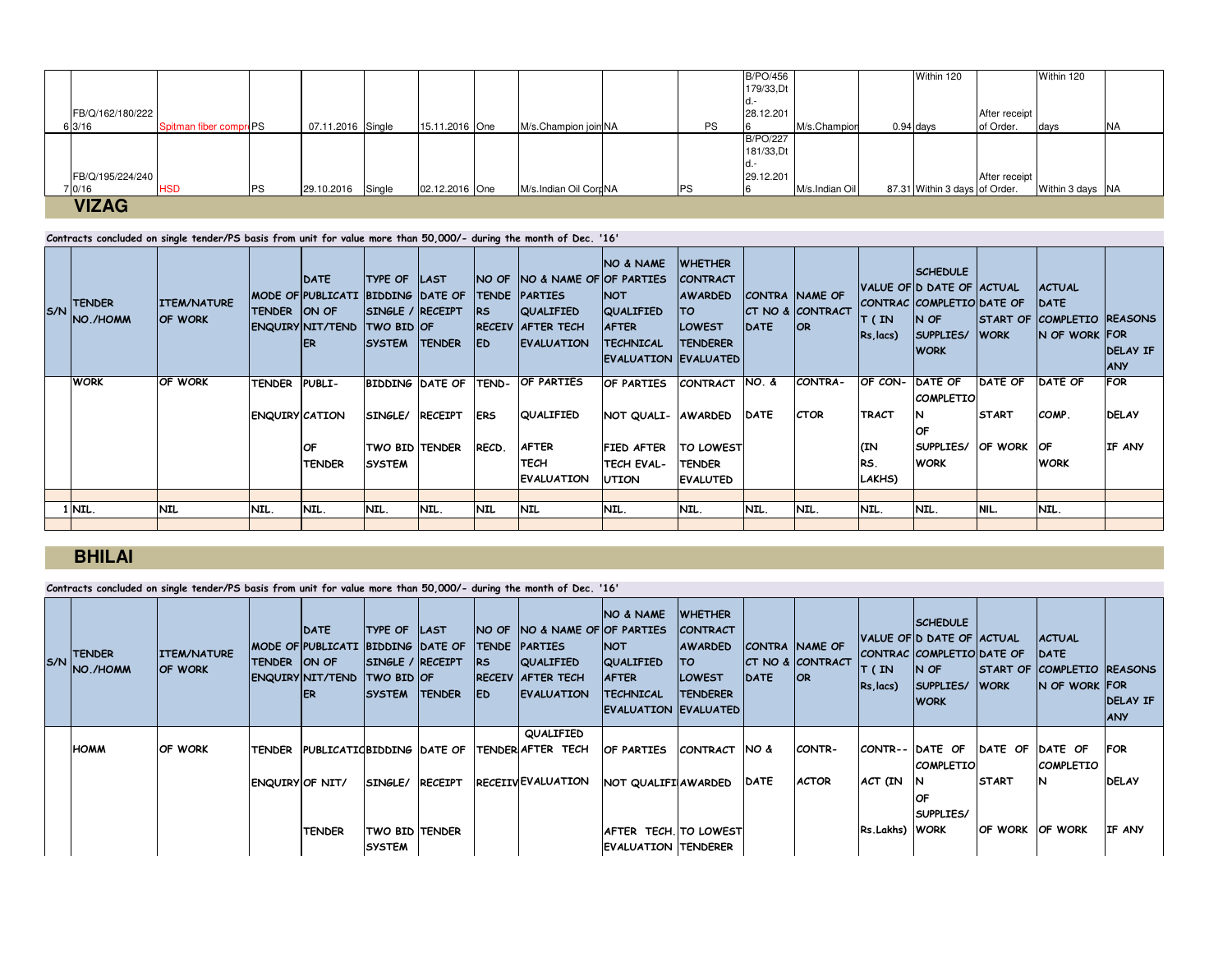|              |              |                                |     |            |        |                   |           |           | EVALUATED. |                                      |                   | IRs. |                                  |            |                            |                  |
|--------------|--------------|--------------------------------|-----|------------|--------|-------------------|-----------|-----------|------------|--------------------------------------|-------------------|------|----------------------------------|------------|----------------------------|------------------|
|              | BH/1721/2016 | H.S.D                          | P.S | 17.11.2016 | Single | 02.12.2016 One    | M/s. IOCL | <b>NA</b> | <b>INA</b> | <b>NA</b>                            | <b>M/s IOCL</b>   | 63   | As & when<br>required by<br>lus. | 20.12.2016 | As & when<br>require by us | <b>NA</b>        |
| $\mathbf{2}$ | BH/199/16    | <b>Eutectic Xuper 223 P.S.</b> |     | 03.02.2016 | Single | 09.02.2016 Single | <b>NA</b> | <b>NA</b> | <b>NA</b>  | BH/25032<br>5/35, Dtd.-<br>01.12.201 | M/s.Shreyas 10.79 |      | up to march require by<br>2017   | As & when  | 31.03.2017                 | <b>NA</b>        |
| 3            | BH/1536/16   | <b>Filter element</b>          | P.S | 15.10.2016 | Single | 25.10.2016 Single | <b>NA</b> | <b>NA</b> | <b>NA</b>  | BH/20335<br>1/35, Dtd.-<br>29.12.201 | M/s.Karm Sal 0.87 |      | 15 to 30<br>days                 | 02.01.2017 | 02.02.2017                 | Not<br>received. |

#### **Bhadravati**

**Contracts concluded on single tender/PS basis from unit for value more than 50,000/- during the month of Dec. '16'**

| S/N | <b>TENDER</b><br>INO./HOMM | <b>ITEM/NATURE</b><br><b>OF WORK</b> | TENDER ION OF | <b>DATE</b><br>MODE OF PUBLICATI BIDDING DATE OF TENDE PARTIES<br><b>ENQUIRY NIT/TEND TWO BID OF</b><br><b>IER</b> | <b>TYPE OF LAST</b><br>SINGLE / RECEIPT<br><b>ISYSTEM TENDER</b> |      | <b>IRS</b><br><b>IED</b> | NO OF INO & NAME OF OF PARTIES CONTRACT<br><b>QUALIFIED</b><br><b>RECEIV AFTER TECH</b><br><b>IEVALUATION</b> | <b>NO &amp; NAME</b><br><b>INOT</b><br><b>QUALIFIED</b><br><b>AFTER</b><br><b>TECHNICAL</b><br>EVALUATION EVALUATED | <b>WHETHER</b><br><b>AWARDED</b><br><b>ITO</b><br><b>LOWEST</b><br><b>TENDERER</b> | <b>DATE</b> | CONTRA NAME OF<br>ICT NO & CONTRACT<br> OR | $ T $ ( IN<br>Rs, lacs) | <b>SCHEDULE</b><br><b>IVALUE OFID DATE OF LACTUAL</b><br>CONTRAC COMPLETIO DATE OF DATE<br>IN OF<br>SUPPLIES/<br><b>WORK</b> | <b>WORK</b> | <b>ACTUAL</b><br><b>START OF COMPLETIO REASONS</b><br>IN OF WORK FOR | <b>IDELAY IF</b><br><b>ANY</b> |
|-----|----------------------------|--------------------------------------|---------------|--------------------------------------------------------------------------------------------------------------------|------------------------------------------------------------------|------|--------------------------|---------------------------------------------------------------------------------------------------------------|---------------------------------------------------------------------------------------------------------------------|------------------------------------------------------------------------------------|-------------|--------------------------------------------|-------------------------|------------------------------------------------------------------------------------------------------------------------------|-------------|----------------------------------------------------------------------|--------------------------------|
|     | 1   NIL.                   | <b>NIL</b>                           | NIL.          | NIL.                                                                                                               | NIL.                                                             | NIL. | <b>NIL</b>               | <b>NIL</b>                                                                                                    | NIL.                                                                                                                | NIL.                                                                               | NIL.        | NIL.                                       | NIL.                    | NIL.                                                                                                                         | INIL.       | NIL.                                                                 |                                |

# **BOKARO**

**Contracts concluded on single tender/PS basis from unit for value more than 50,000/- during the month of Dec. '16'**

| 1   NIL.<br>NIL.<br><b>NIL</b><br><b>NIL</b><br>NIL.<br>NIL.<br>NIL.<br><b>NIL</b><br>NIL.<br>NIL.<br>NIL.<br>NIL.<br>NIL.<br>NIL.<br>NIL.<br>INIL. | S/N | <b>TENDER</b><br>NO./HOMM | <b>ITEM/NATURE</b><br><b>OF WORK</b> | TENDER ON OF | <b>DATE</b><br>MODE OF PUBLICATI BIDDING DATE OF<br><b>ENQUIRY NIT/TEND TWO BID OF</b><br>IER | <b>ITYPE OF LAST</b><br><b>SINGLE / RECEIPT</b><br><b>ISYSTEM ITENDER</b> | <b>IRS</b><br><b>IED</b> | NO OF INO & NAME OF OF PARTIES<br><b>TENDE PARTIES</b><br><b>QUALIFIED</b><br><b>RECEIV AFTER TECH</b><br><b>IEVALUATION</b> | <b>NO &amp; NAME</b><br><b>NOT</b><br><b>QUALIFIED</b><br><b>AFTER</b><br><b>TECHNICAL</b><br>EVALUATION EVALUATED | <b>WHETHER</b><br><b>CONTRACT</b><br><b>AWARDED</b><br>ITO.<br><b>LOWEST</b><br><b>TENDERER</b> | <b>IDATE</b> | <b>CONTRA INAME OF</b><br>ICT NO & ICONTRACT<br> OR | $T$ (IN<br>Rs, lacs) | <b>SCHEDULE</b><br>VALUE OFID DATE OF LACTUAL<br>CONTRAC COMPLETIO DATE OF<br>IN OF<br>SUPPLIES/<br><b>WORK</b> | <b>WORK</b> | <b>ACTUAL</b><br><b>IDATE</b><br><b>START OF COMPLETIO REASONS</b><br>IN OF WORK FOR | <b>DELAY IF</b><br><b>ANY</b> |
|-----------------------------------------------------------------------------------------------------------------------------------------------------|-----|---------------------------|--------------------------------------|--------------|-----------------------------------------------------------------------------------------------|---------------------------------------------------------------------------|--------------------------|------------------------------------------------------------------------------------------------------------------------------|--------------------------------------------------------------------------------------------------------------------|-------------------------------------------------------------------------------------------------|--------------|-----------------------------------------------------|----------------------|-----------------------------------------------------------------------------------------------------------------|-------------|--------------------------------------------------------------------------------------|-------------------------------|
|                                                                                                                                                     |     |                           |                                      |              |                                                                                               |                                                                           |                          |                                                                                                                              |                                                                                                                    |                                                                                                 |              |                                                     |                      |                                                                                                                 |             |                                                                                      |                               |
|                                                                                                                                                     |     |                           |                                      |              |                                                                                               |                                                                           |                          |                                                                                                                              |                                                                                                                    |                                                                                                 |              |                                                     |                      |                                                                                                                 |             |                                                                                      |                               |

#### **DURGAPUR**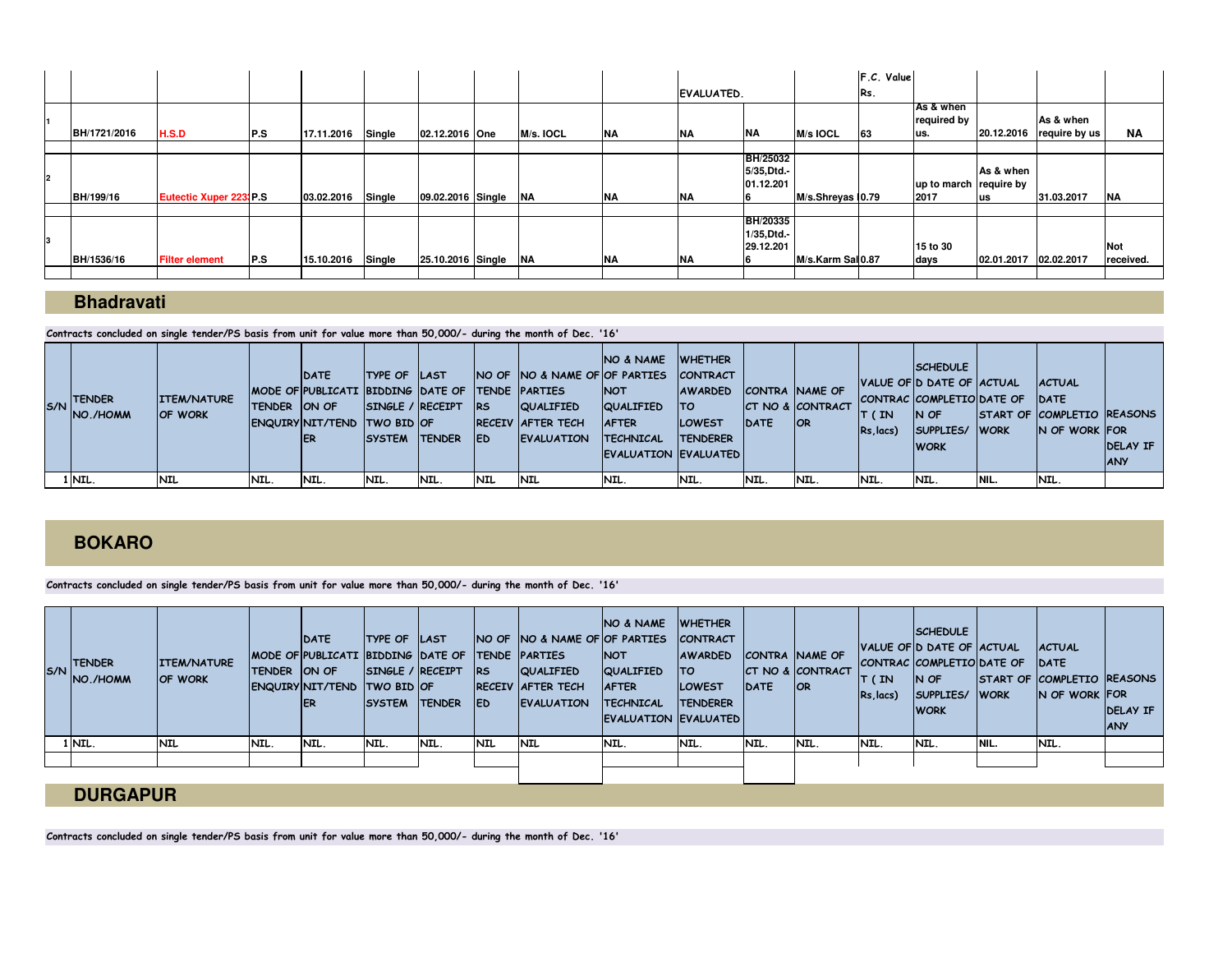| S/N | <b>TENDER</b><br><b>NO./HOMM</b> | <b>ITEM/NATURE</b><br><b>OF WORK</b> | TENDER ON OF | <b>DATE</b><br>IMODE OF PUBLICATI<br><b>ENQUIRY NIT/TEND</b><br>ER | <b>TYPE OF</b><br><b>BIDDING DATE OF</b><br><b>SINGLE / RECEIPT</b><br><b>TWO BID OF</b><br><b>SYSTEM</b> | <b>LAST</b><br><b>TENDER</b> | <b>TENDE</b><br><b>RS</b><br><b>RECEIV</b><br><b>IED</b> | NO OF NO & NAME OF OF PARTIES<br><b>PARTIES</b><br><b>QUALIFIED</b><br><b>AFTER TECH</b><br><b>EVALUATION</b> | <b>NO &amp; NAME</b><br><b>NOT</b><br><b>QUALIFIED</b><br><b>AFTER</b><br><b>TECHNICAL</b><br><b>EVALUATION EVALUATED</b> | <b>WHETHER</b><br><b>CONTRACT</b><br><b>AWARDED</b><br>ITO.<br><b>LOWEST</b><br><b>TENDERER</b> | DATE                | <b>CONTRA INAME OF</b><br><b>CT NO &amp; CONTRACT</b><br> OR | T(N)<br>Rs, lacs) | <b>SCHEDULE</b><br>VALUE OF D DATE OF ACTUAL<br>CONTRAC COMPLETIO DATE OF<br>IN OF<br>SUPPLIES/<br><b>WORK</b> | <b>WORK</b> | <b>ACTUAL</b><br>DATE<br>START OF COMPLETIO REASONS<br>IN OF WORK FOR | <b>DELAY IF</b><br><b>ANY</b> |
|-----|----------------------------------|--------------------------------------|--------------|--------------------------------------------------------------------|-----------------------------------------------------------------------------------------------------------|------------------------------|----------------------------------------------------------|---------------------------------------------------------------------------------------------------------------|---------------------------------------------------------------------------------------------------------------------------|-------------------------------------------------------------------------------------------------|---------------------|--------------------------------------------------------------|-------------------|----------------------------------------------------------------------------------------------------------------|-------------|-----------------------------------------------------------------------|-------------------------------|
|     |                                  |                                      |              |                                                                    |                                                                                                           |                              |                                                          |                                                                                                               |                                                                                                                           |                                                                                                 |                     |                                                              |                   |                                                                                                                |             |                                                                       |                               |
|     |                                  |                                      |              |                                                                    |                                                                                                           |                              |                                                          |                                                                                                               |                                                                                                                           |                                                                                                 | D/600<br>263/41, Dt |                                                              |                   |                                                                                                                |             |                                                                       |                               |
|     |                                  |                                      |              |                                                                    |                                                                                                           |                              |                                                          |                                                                                                               |                                                                                                                           |                                                                                                 | d.-                 |                                                              |                   |                                                                                                                |             |                                                                       |                               |
|     | FD/Q/200/276/201                 |                                      |              |                                                                    |                                                                                                           |                              |                                                          |                                                                                                               |                                                                                                                           |                                                                                                 | 31.12.201           |                                                              |                   |                                                                                                                | Not yet     | Expected by                                                           |                               |
|     |                                  | f 7100 Bare "IR" Con                 | <b>PS</b>    | 26/12/2016                                                         | Single                                                                                                    | 26/12/2016                   | One                                                      | /s.U D Marketing P                                                                                            | N.A.                                                                                                                      | N.A.                                                                                            | 6                   | D Marketing P                                                | 1.4               | 4-6 weeks                                                                                                      | executed    | 15.02.2017                                                            | N.A.                          |
|     |                                  |                                      |              |                                                                    |                                                                                                           |                              |                                                          |                                                                                                               |                                                                                                                           |                                                                                                 |                     |                                                              |                   |                                                                                                                |             |                                                                       |                               |
|     |                                  |                                      |              |                                                                    |                                                                                                           |                              |                                                          |                                                                                                               |                                                                                                                           |                                                                                                 | D/417               |                                                              |                   |                                                                                                                |             |                                                                       |                               |
|     |                                  |                                      |              |                                                                    |                                                                                                           |                              |                                                          |                                                                                                               |                                                                                                                           |                                                                                                 | 247/41, Dt<br>d.-   |                                                              |                   |                                                                                                                |             |                                                                       |                               |
|     | FD/Q/170/216/201                 |                                      |              |                                                                    |                                                                                                           |                              |                                                          |                                                                                                               |                                                                                                                           |                                                                                                 | 05.12.201           |                                                              |                   |                                                                                                                | Not yet     | Expected by                                                           |                               |
| 2)  | 16                               | 101MK Crane & Mar                    | <b>PS</b>    | 19/10/2016                                                         | Single                                                                                                    | 24/10/2016                   | One                                                      | I/s.Titagarh Wagor                                                                                            | N.A.                                                                                                                      | N.A.                                                                                            | 6                   | itagah Wagons                                                | 1.54              | 8 weeks                                                                                                        | executed    | 30.01.2017                                                            | N.A.                          |
|     |                                  |                                      |              |                                                                    |                                                                                                           |                              |                                                          |                                                                                                               |                                                                                                                           |                                                                                                 |                     |                                                              |                   |                                                                                                                |             |                                                                       |                               |
|     |                                  |                                      |              |                                                                    |                                                                                                           |                              |                                                          |                                                                                                               |                                                                                                                           |                                                                                                 | D/250               |                                                              |                   |                                                                                                                |             |                                                                       |                               |
|     |                                  |                                      |              |                                                                    |                                                                                                           |                              |                                                          |                                                                                                               |                                                                                                                           |                                                                                                 | 252/41, Dt<br>d.-   |                                                              |                   |                                                                                                                |             |                                                                       |                               |
|     | FD/Q/198/259/201                 |                                      |              |                                                                    |                                                                                                           |                              |                                                          |                                                                                                               |                                                                                                                           |                                                                                                 | 13.12.201           |                                                              |                   |                                                                                                                |             |                                                                       |                               |
| 3)  | 16                               | r L&T PC-450 Hyd.                    | <b>PS</b>    | 01/12/2016                                                         | Single                                                                                                    | 03/12/2016                   | One                                                      | M/s.Shyam Engg.                                                                                               | N.A.                                                                                                                      | N.A.                                                                                            | 6                   | .Shyam Engg.                                                 | 0.94              | 30 days                                                                                                        | 15/12/2016  | 10/01/2017                                                            | N.A.                          |
|     |                                  |                                      |              |                                                                    |                                                                                                           |                              |                                                          |                                                                                                               |                                                                                                                           |                                                                                                 |                     |                                                              |                   |                                                                                                                |             |                                                                       |                               |

### **DUBURI**

**Contracts concluded on single tender/PS basis from unit for value more than 50,000/- during the month of Dec. '16'**

| S/N | <b>TENDER</b><br>INO./HOMM | <b>ITEM/NATURE</b><br><b>OF WORK</b> | TENDER ON OF | <b>IDATE</b><br>IMODE OF PUBLICATI IBIDDING IDATE OF<br><b>ENQUIRY NIT/TEND TWO BID OF</b><br>ER. | <b>TYPE OF LAST</b><br>SINGLE / RECEIPT<br><b>ISYSTEM</b> | <b>ITENDER</b> | <b>IRS</b><br><b>IED</b> | NO OF INO & NAME OF OF PARTIES<br><b>TENDE PARTIES</b><br><b>QUALIFIED</b><br><b>RECEIV AFTER TECH</b><br><b>IEVALUATION</b> | NO & NAME<br><b>INOT</b><br><b>QUALIFIED</b><br><b>AFTER</b><br><b>TECHNICAL</b><br><b>EVALUATION EVALUATED</b> | <b>WHETHER</b><br><b>CONTRACT</b><br><b>AWARDED</b><br><b>ITO</b><br><b>LOWEST</b><br><b>TENDERER</b> | <b>DATE</b> | CONTRA NAME OF<br>ICT NO & CONTRACT<br><b>IOR</b> | (IN)<br>Rs, lacs) | <b>SCHEDULE</b><br>VALUE OFID DATE OF ACTUAL<br>CONTRAC COMPLETIO DATE OF DATE<br>IN OF<br>SUPPLIES/<br><b>WORK</b> | <b>WORK</b> | <b>ACTUAL</b><br><b>START OF COMPLETIO REASONS</b><br>IN OF WORK FOR | DELAY IF<br><b>ANY</b> |
|-----|----------------------------|--------------------------------------|--------------|---------------------------------------------------------------------------------------------------|-----------------------------------------------------------|----------------|--------------------------|------------------------------------------------------------------------------------------------------------------------------|-----------------------------------------------------------------------------------------------------------------|-------------------------------------------------------------------------------------------------------|-------------|---------------------------------------------------|-------------------|---------------------------------------------------------------------------------------------------------------------|-------------|----------------------------------------------------------------------|------------------------|
|     | 1 NIL.                     | <b>NIL</b>                           | NIL.         | NIL.                                                                                              | INIL.                                                     | NIL.           | <b>NIL</b>               | <b>NIL</b>                                                                                                                   | NIL.                                                                                                            | NIL.                                                                                                  | NIL.        | NIL.                                              | NIL.              | <b>NIL</b>                                                                                                          | NIL.        | NIL.                                                                 |                        |

#### **HARIDWAR**

|                 |                    |                     |                                                 |                      |               |                      |                                         | <b>NO &amp; NAME</b>        | <b>IWHETHER</b> |             |                        |           | <b>SCHEDULE</b>                  |                                      |                  |
|-----------------|--------------------|---------------------|-------------------------------------------------|----------------------|---------------|----------------------|-----------------------------------------|-----------------------------|-----------------|-------------|------------------------|-----------|----------------------------------|--------------------------------------|------------------|
|                 |                    |                     | <b>IDATE</b>                                    | <b>ITYPE OF LAST</b> |               |                      | NO OF INO & NAME OF OF PARTIES CONTRACT |                             |                 |             |                        |           |                                  |                                      |                  |
|                 |                    |                     | MODE OF PUBLICATI BIDDING DATE OF TENDE PARTIES |                      |               |                      |                                         | <b>INOT</b>                 | <b>AWARDED</b>  |             | <b>CONTRA INAME OF</b> |           | <b>VALUE OFID DATE OF ACTUAL</b> | <b>ACTUAL</b>                        |                  |
| JN TENDER       | <b>ITEM/NATURE</b> |                     |                                                 |                      |               |                      |                                         |                             |                 |             |                        |           | CONTRAC COMPLETIO DATE OF        | <b>IDATE</b>                         |                  |
| <b>NO./HOMM</b> | <b>OF WORK</b>     | <b>TENDER ON OF</b> |                                                 | SINGLE / RECEIPT     |               | <b>R<sub>S</sub></b> | <b>OUALIFIED</b>                        | <b>QUALIFIED</b>            | <b>ITO</b>      |             | ICT NO & CONTRACT      | T ( IN    | IN OF                            | <b>ISTART OF ICOMPLETIO IREASONS</b> |                  |
|                 |                    |                     | <b>ENQUIRY NIT/TEND TWO BID OF</b>              |                      |               |                      | <b>RECEIV AFTER TECH</b>                | <b>AFTER</b>                | <b>LOWEST</b>   | <b>DATE</b> | OR                     |           |                                  |                                      |                  |
|                 |                    |                     |                                                 | <b>ISYSTEM</b>       | <b>TENDER</b> | <b>IED</b>           | <b>IEVALUATION</b>                      | <b>TECHNICAL</b>            | <b>TENDERER</b> |             |                        | Rs, lacs) | SUPPLIES/ WORK                   | IN OF WORK FOR                       |                  |
|                 |                    |                     | <b>IER</b>                                      |                      |               |                      |                                         |                             |                 |             |                        |           | <b>WORK</b>                      |                                      | <b>IDELAY IF</b> |
|                 |                    |                     |                                                 |                      |               |                      |                                         | <b>EVALUATION EVALUATED</b> |                 |             |                        |           |                                  |                                      |                  |
|                 |                    |                     |                                                 |                      |               |                      |                                         |                             |                 |             |                        |           |                                  |                                      | <b>ANY</b>       |